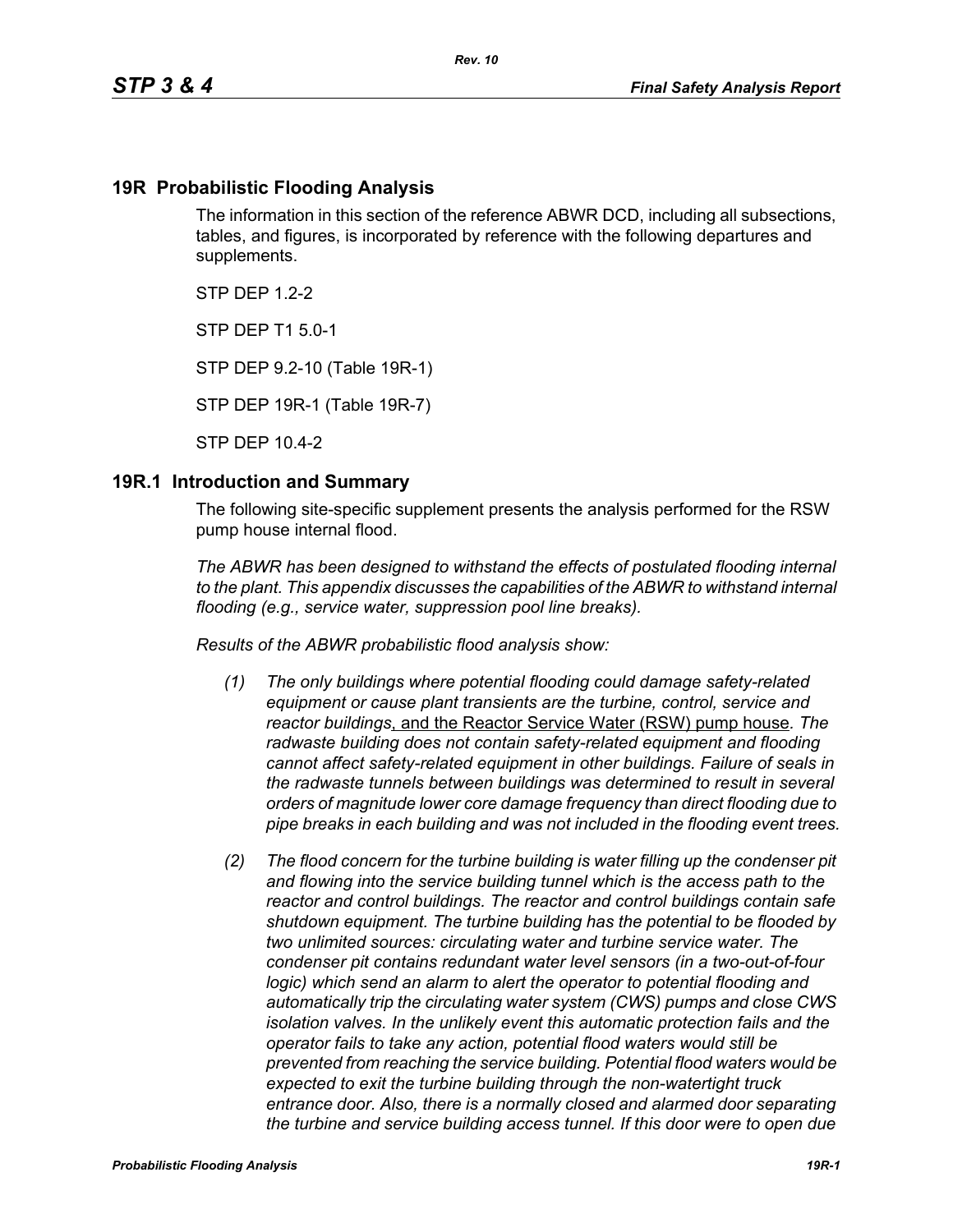*to water pressure from the flood, watertight doors at the entrances to the reactor and control buildings from the service building should prevent damage to safety-related equipment. Turbine service water (TSW) breaks must be manually mitigated by either tripping the pumps, or closing valves, or opening the truck entrance door. Sufficient time is available to complete these actions (greater than several hours) due to the relatively low TSW flow and the large size of the turbine building. CWS breaks dominate the CDF so no TSW event trees were completed. Thus, no impact on plant safety is expected from potential turbine building flooding. The estimated core damage frequency from turbine building flooding is extremely small for a plant with a low power cycle heat sink (PCHS) and is slightly higher for a high PCHS.*

*(3) The control building could potentially be flooded by the reactor building service water (RSW) system which is an unlimited source or by breaks in the Fire Water System. The control building has six floors but floor drains and stairwells would direct all potential flood waters to the bottom floor where the safety-related reactor building cooling water (RCW) system components are located. There are three divisions of RCW/RSW in physically separate rooms with watertight doors.*

*The RCW/RSW rooms in the control building lower level contain two sets of water level sensors in each division in a two-out-of-four logic. The first set of sensors send an alarm signal to the operator at 0.4 meter. The second set of sensors are actuated at 1.5 meters and send an alarm signal to the operator and trip the RSW pumps and close RSW system isolation valves in the affected division. Water remaining in the lines between the control building and the ultimate heat sink could be siphoned or* drained *into the control building. The water pumped into the control building prior to isolation of the RSW system and the water drained in from the RSW line outside is limited to affecting only one RCW division. The two other safety divisions (or alternate means) would remain undamaged and able to be used to achieve safe shutdown if necessary. The estimated core damage frequency from RSW flooding is extremely small.*

*Fire Water System breaks could cause flooding in all three safety divisions on a given floor since doors separating the divisions do not have sills. Floor drains and other floor openings in all three divisions ensure that postulated fire water breaks, if unisolated, will be directed to the first floor. The CDF for fire water flooding in the Control Building is extremely small.*

*The total control building flooding CDF is extremely small.*

(4) *The reactor building is adequately protected from flooding concerns by the following:*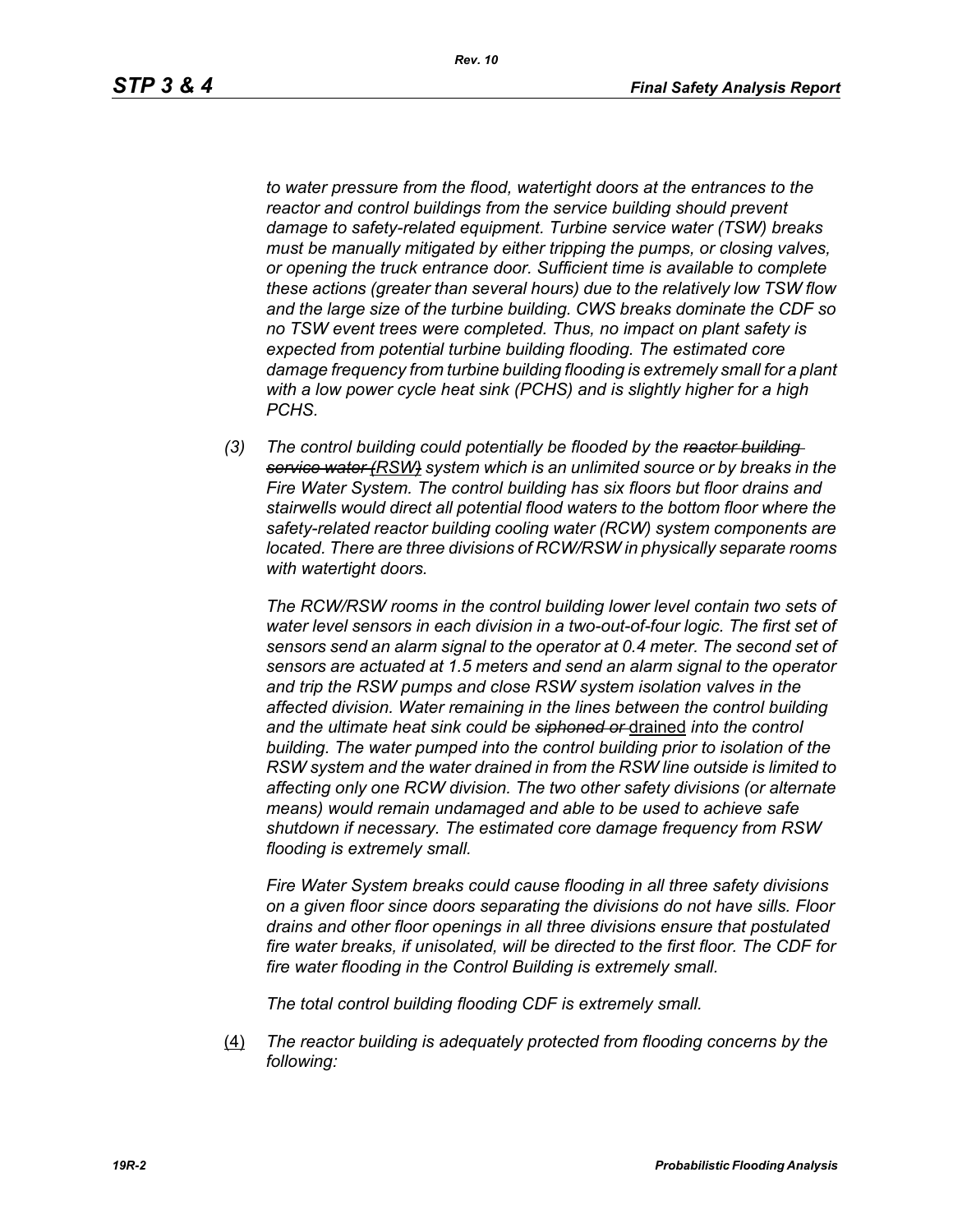(5) The RSW pump house could also be potentially flooded by breaks in the RSW system, which is an unlimited source of water from the Ultimate Heat Sink (UHS). The RSW pump house has two floors, the pump room floor at elevation (-) 18 ft, and the electrical and HVAC room at elevation 14 ft, and is divided into three physically separate sections, by 3 hour fire-rated concrete walls and 3 hour fire-rated watertight doors between the pump rooms and between the electrical and HVAC rooms. The watertight doors provide emergency and maintenance access to the rooms on each level. The watertight doors are capable of withstanding full flood pressure in either direction, and are alarmed at a security alarm station if open, and in the Control Room if not dogged closed.

The roof of the RSW pump house is at elevation 50 ft, which is above the site Design Basis Flood level. There are no openings into the RSW pump house below 50 ft. The entrance to the RSW pump house is from the roof.

Within each RSW pump rooms, two lines from the UHS, at approximately 8 ft elevation, supply water to the two, horizontal RSW pumps in each division through a normally open, locked open, manual valve. After the RSW pump, the associated RSW strainer, and the pump discharge isolation motor operated valve (MOV), the RSW supply lines combine into a single supply line per division with a division isolation MOV. RSW then passes into the divisionally separated RSW tunnel to supply the RSW/RCW heat exchangers in the basement of the Control Building. Return from the RSW/RCW heat exchangers enters the associated divisionally separated RSW tunnel, enters and passes through the RSW pump room, the return isolation MOV, and discharges to the UHS basin above the UHS operating water level.

The RSW supply line to each RSW pump is designed in accordance with break exclusion criteria, which eliminates pipe stress as a potential failure mechanism. In addition, UHS water is treated to minimize the effects of corrosion and fouling and the reinforced concrete wall common to the UHS basin and RSW pump house is designed with reduced allowable stresses to minimize the potential for concrete cracking.

Two sets of water level sensors in each division pump room are arranged in a two-out-of-four logic. The first set of sensors end an alarm signal to the operator at 0.4 meter. The second set of sensors are actuated at 1.5 meters and send an alarm signal to the operator and trip the RSW pumps and close the RSW motor operated isolation valves in the affected division. The RSW line before the automatic isolation valve in the pump discharge is isolable with operator action to unlock and close the normally open, locked open manual suction isolation valve.

With an unisolable break in a RSW line, the pump room will flood, the electrical and HVAC room above the pump room will flood, and water will exit the RSW pump house through HVAC ventilation intake and discharge penetrations in the roof of the RSW pump house (one set for each division)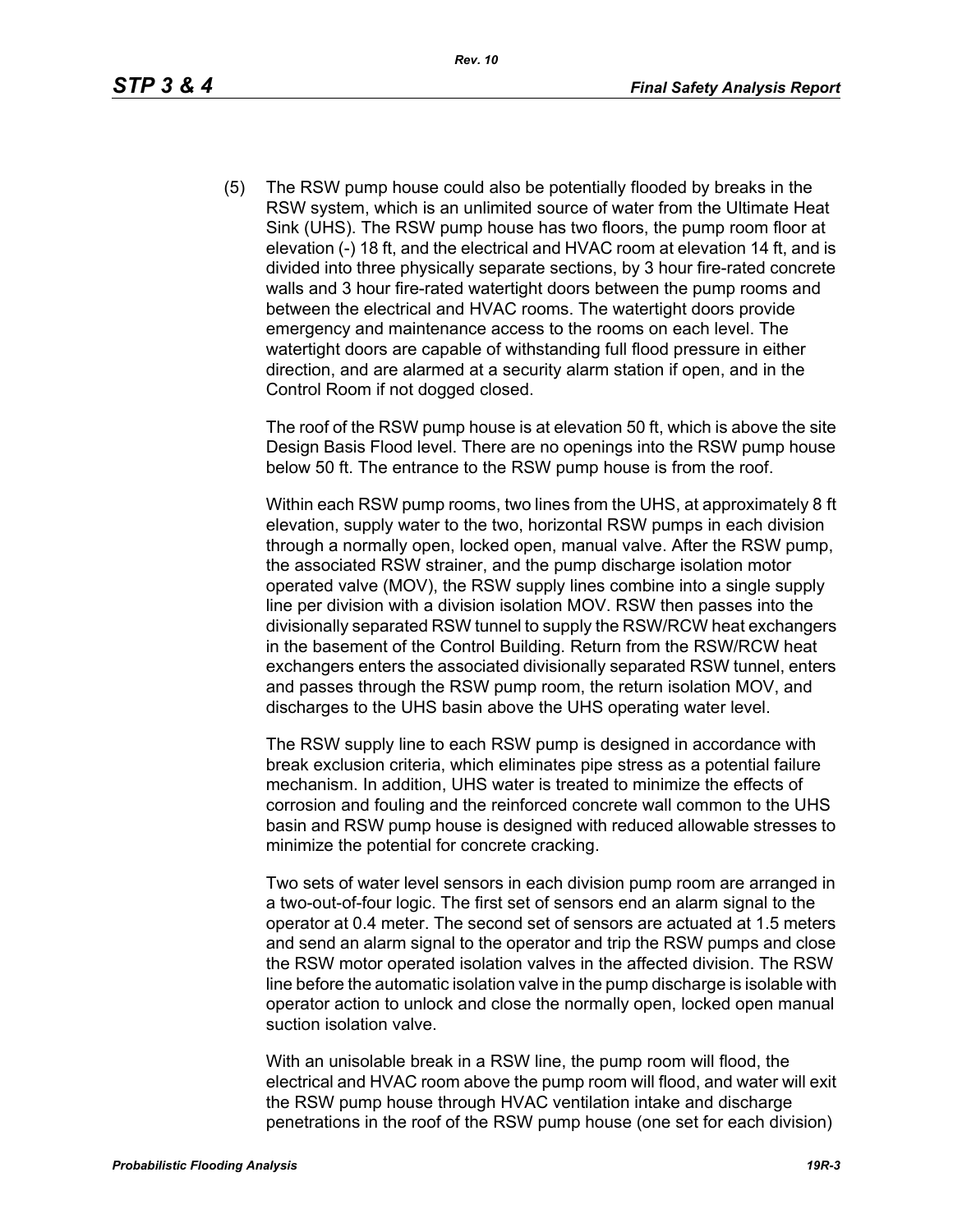disabling the associated RCW and essential core cooling system division. The other two safety division (or alternate means) would remain undamaged and able to be used to achieve safe shutdown. The estimated core damage frequency from RSW pump house flooding is extremely small.

Fire Water System breaks could cause flooding in a single RSW division, but the division separation described above serves to limit the effects of Fire Water System breaks to that RSW division. The expected flood effects from fire water system breaks in a single RSW division are not expected to be as severe as the RSW piping breaks analyzed because the flow rates are significantly less allowing more time for operator action to stop or reduce the flow. The core damage frequency for fire water flooding in the RSW pump house is extremely small.

The total RSW pump house flooding core damage frequency is extremely small.

(6) *(4) The total RSW pump house flooding core damage frequency is extremely small. The estimated total core damage frequency from internal flooding is very small for a high PCHS. This low risk level is attributable to the relatively*  low probability of large internal floods and the physical separation of certain *safety equipment in the ABWR design. It is highly unlikely that a single flood can result in loss of more than one safety division. Where there is a potential for large flood sources to affect equipment in more than one division, instrumentation for detecting the flood and isolating the flood source is provided. The two remaining safety divisions and alternate core cooling and decay heat removal features (e.g., AC independent water addition, power conversion system) give high assurance of achieving safe shut down.*

### **19R.3 Screening Analysis (Water Sources and Buildings)**

*In order to focus the flooding analysis on buildings and water sources that have the potential to cause flooding concerns, a screening analysis was completed to eliminate sources and buildings that, for various reasons, do not require further analysis.*

*The screening analysis was carried out for each of the buildings. From a safe shutdown perspective, the radwaste building does not contain any equipment that is required for safe shutdown and because of physical separation, flooding cannot affect safe shutdown equipment in other buildings. Therefore, the radwaste building was not evaluated further for flooding concerns. Failure of seals in the radwaste tunnels between buildings was determined to result in several orders of magnitude lower core damage frequency than direct flooding due to pipe breaks in the buildings and was not included in the flooding event trees. Adequacy of these seals should be confirmed by the COL applicant. The turbine building does not contain any safe shutdown equipment but a flood could cause a turbine trip which is an accident initiator. Also, the turbine building is next to the service building which is the access to the reactor and control buildings and so flooding between the two buildings must be considered. The reactor and the control buildings*, and the RSW pump house *contain safe shutdown equipment (e.g., RHR, RCIC, HPCF, RSW, Class 1E batteries). The flooding analysis*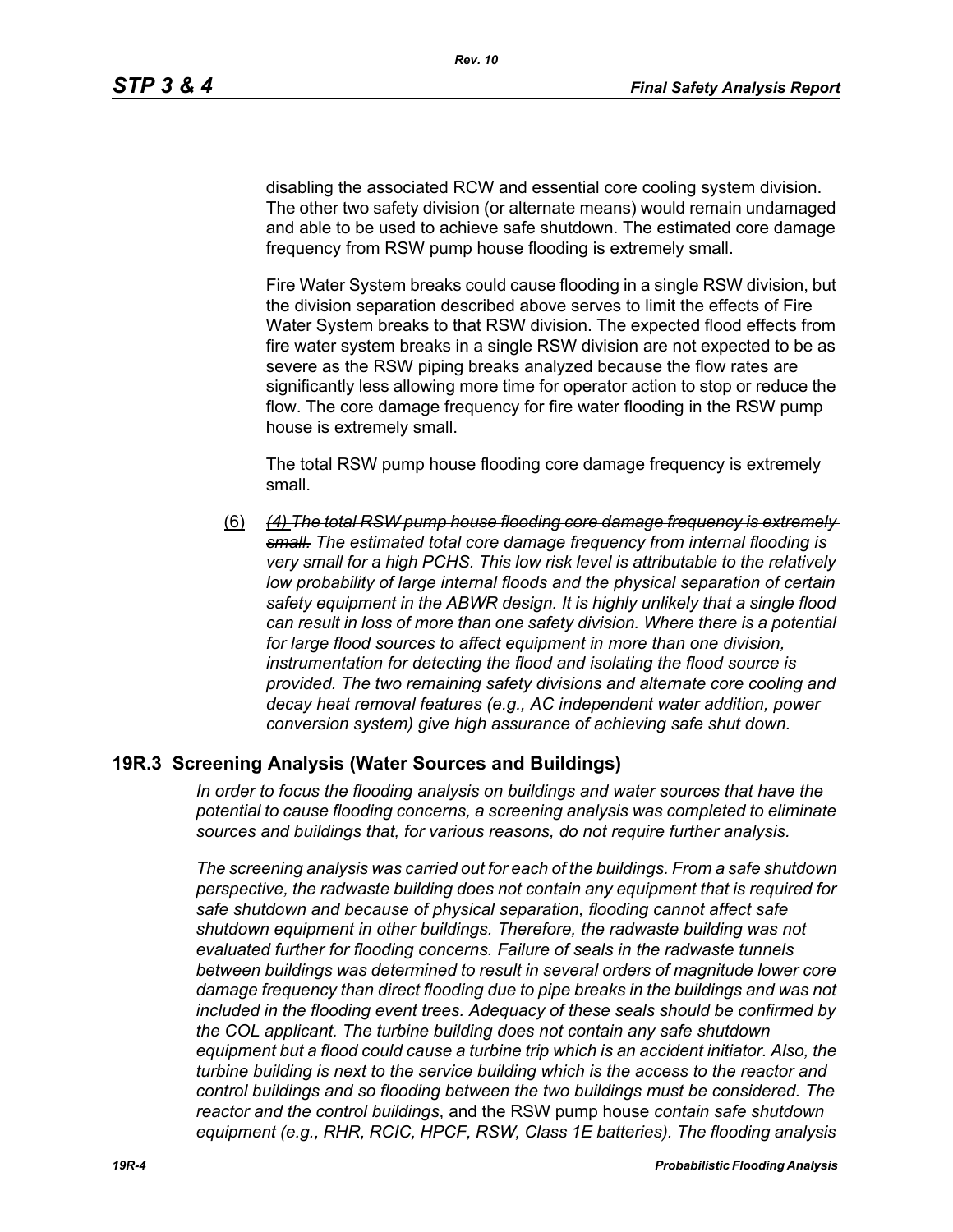*will thus focus on the turbine, control, service and reactor buildings*, and the RSW pump house*, all of which either contain safety-related equipment or where flood damage could result in plant transients.*

## **19R.4 Deterministic Flood Analysis**

The following site-specific supplement presents the analysis performed for the RSW pump house internal flood.

*This subsection summarizes the physical design features of the ABWR that are capable of mitigating the effects of potential floods. A more detailed discussion of ABWR flooding features is contained in Tier 2 Subsection 3.4. The analysis will focus on the turbine, control, and reactor buildings,* and the RSW pump house.

## **19R.4.2.4 Watertight Doors**

STP DEP T1 5.0-1

The following site-specific supplement presents the analysis performed for the RSW pump house internal flood.

*ECCS equipment rooms on the first floor of the reactor and control buildings*, the RSW pump rooms, and the RSW electrical and HVAC rooms *have watertight doors. Also, external entrances to the control and reactor buildings below* flood *level* (Refer to Section 3.4) *have watertight doors.* The external entrance to the RSW pump house is above the design basis flood level. *The entrance to other divisional rooms have fire rated doors. These doors are normally closed and are included in the security surveillance system. These doors can be opened only with a card key and if left open security personnel will be alerted immediately. This system gives high assurance that the divisional separation will not be breached due to a door being inadvertently left open. The alarm system can detect if a watertight door is closed but not if it is dogged.*  The watertight doors in the RSW pump house are alarmed in the Control Room if the door is not dogged. *A once per shift walkdown will ensure that watertight doors remain dogged when not in use.*

### **19R.4.2.5 Floor Drains**

The following site-specific supplement presents the analysis performed for the RSW pump house internal flood.

*The reactor and control buildings*, and the RSW pump house *contain floor drains to direct potential flood waters to rooms where sumps and sump pumps are located. The drain system is sized to withstand breaks in the fire water system which is the most probable flood source for these two buildings. Sizing of the drain system will include provisions for plugging of some drains by debris.*

# **19R.4.3 Turbine Building Features**

 $STP$  DFP 12-2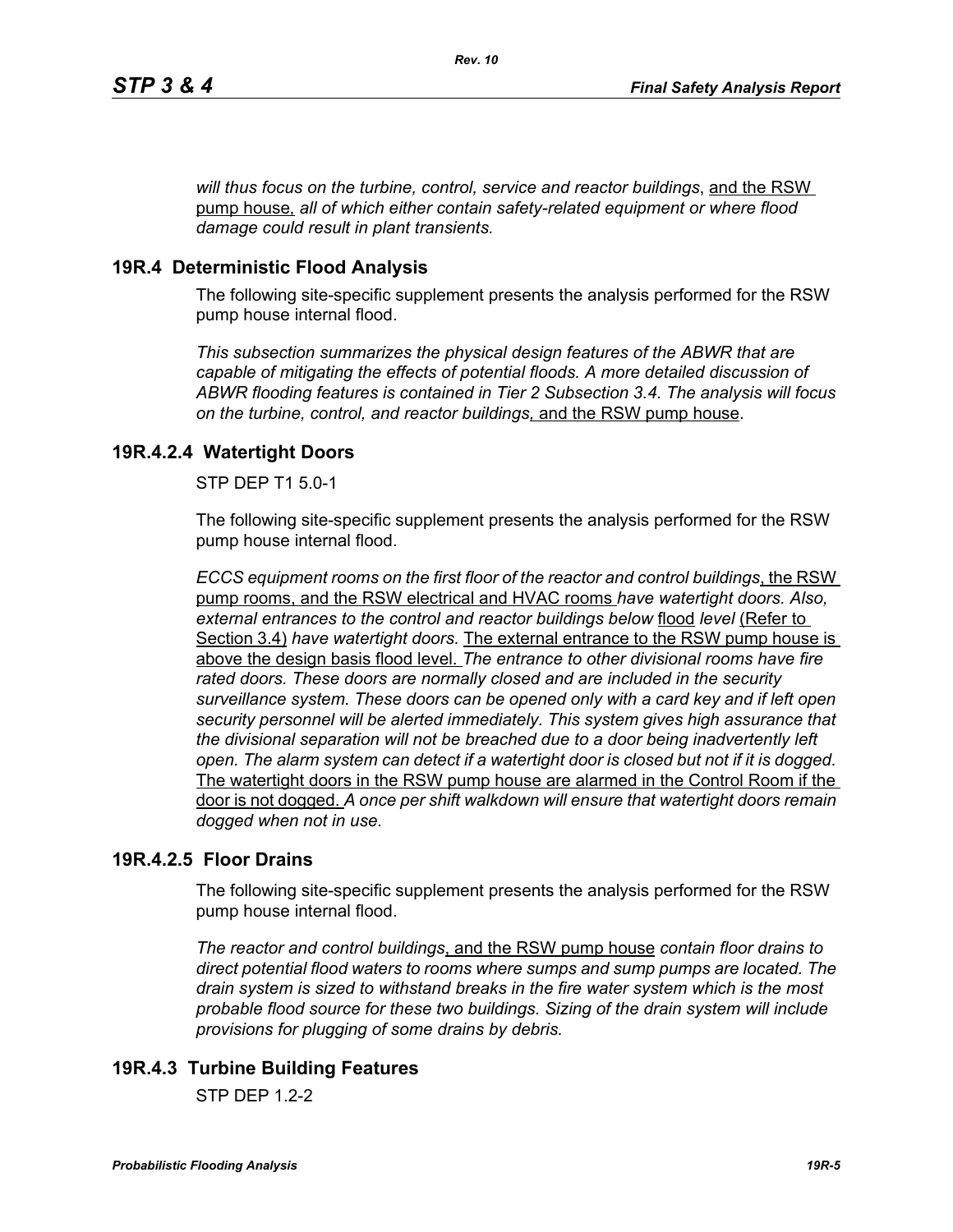*There is no safety-related equipment located in the* The *turbine building. It is included as part of the detailed flood analysis because it containsnon safety-related equipment (e.g., condenser, condensate pumps) that could be used to achieve safe shutdown if required, a turbine building flood could result in a turbine trip which is a transient initiator, and because it is connected to the control and reactor buildings through the service buildings access tunnel. Since the control and reactor buildings contain safetyrelated equipment, interbuilding flooding must be addressed.*

STP DEP 10.4-2

*If either the circulating or turbine service water systems were to develop a leak and flood the turbine building, several features exist to mitigate the consequences of the flood. There are* four circulating water pumps and three turbine service water pumps with **threefour** circulating water pumps and two turbine service water pumps in operation *supplying water* from the intake structure to the screenhouse *to the turbine building. Each pump has an associated motor operated isolation valve* with the isolation valve on any idle circulating water pump closed. *The condenser pit has redundant water level sensors arranged in a two-out-of-four logic. If flooding were to occur, the level sensors would alert the control room operator, trip the CWS pumps and close CWS valves. For breaks in the TSW system, adequate time (greater than 2 hours) is available for operator action to trip pumps, or close isolation valves, or open the truck entrance door.*

### **19R.4.4 Control Building**

STP DEP 19R-1

*The RCW/RSW rooms contain two sets of diverse safety grade level sensors in a two out of four logic. The first set is located at 0.4 meters from the floor and is intended to alert the control room operator to investigate for the presence of water in the RCW/RSW rooms. The second set of sensors are located at 1.5 meters and informs the control room operators that a serious condition exists that needs immediate attention. In addition, the upper level sensors trip the RSW pumps and close*  redundant supply side *motor operated isolation valves in the RSW system of the affected division.* Redundant motor-operated valving is provided to ensure that the UHS basin water does not gravity drain to the control building.

*Anti-siphon capability (e.g., vacuum breakers, air breaks) is included to prevent continued flooding in the event that the RSW pump is tripped but the isolation valves do not close. Figure 19R-2 depicts the RSW system. Given that the pumps have tripped, actuation of the anti-siphon* redundant automatic isolation *capability will terminate the flood. The ABWR UHS cannot gravity drain into the control building.*

*From the above, it is concluded that the only flooding concern in the control building is a leak in the RSW system that threatens the RCW system motors in the RCW/RSW*  rooms. If the upper level sensor alarms, it is a clear indication of a major RSW system *leak in the RCW/RSW room.*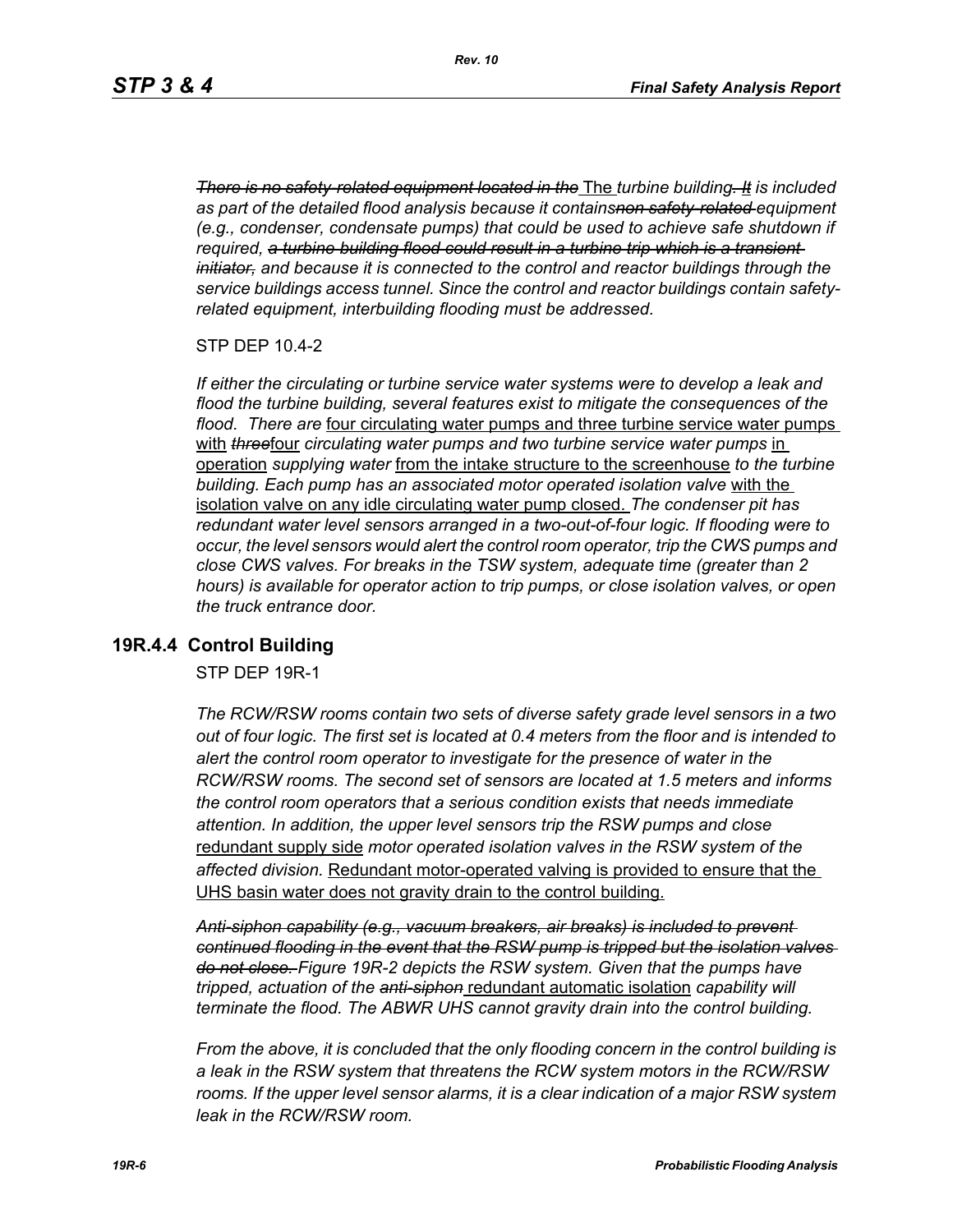*The following assumptions are used in this "worst case" control building flood:*

- *(1)* The ultimate heat sink (UHS) is at an elevation higher than the control building RCW/RSW rooms such *thanthat* draining *siphoning* of UHS water through the RSW system to the RCW/RSW rooms is possible.
- *(2) There is a maximum* approximately *of* 580*4000 meters of pipe (*270 m*2000 each for supply and* 310 m *return) between the UHS and RCW/RSW room which can be discharged to RCW/RSW room following RSW pump trip.*
- *(3) The size of the RSW crack is about 103 cm2 (16 in2) per ANSI/ANS-58.2 and BTP MEB 3-1.*
- *(4) The leak occurs in the RCW/RSW room.*
- *(5) No operator action was assumed.*

*The results of this "worst case" control building flood are:*

- *(1) A leak occurs in the RCW/RSW room with the RSW pump running and the lower level sensor alarms at 0.4 meters.*
- *(2) The water level continues to rise and reaches the high level sensor. The RSW pumps in the leaking division are tripped* and redundant supply isolation valves are automatically isolated *at 1.5 meters*.
- *(3) Water flows into the RCW/RSW room from the 4000*580 *meters of RSW pipe outside the control building.*
- *(4) No water leaves the flooded room and only one division of RCW is affected.*

### **19R.4.6 RSW Pump House**

The following site-specific supplement presents the analysis performed for the RSW pump house internal flood.

The RSW pump house contains the safety-related RSW pumps and support equipment that could be used to achieve safe shutdown. Potential flooding of the RSW pump house could thus negatively impact the plant's ability to reach and maintain safe shutdown.

Of the two sources of water in the RSW pump house listed in Table 19R-1, the fire water system flowrate is low and the system contains a flow alarm to alert the operator to a potential flooding condition. Adequate time would be available to locate and isolate fire water system leaks before any safety-related equipment would be damaged.

The only flooding concern in the RSW pump house are potential leaks in the RSW system from the UHS, which is an unlimited source. Leaks in the RSW piping could cause flooding damage to the RSW pumps in the bottom floor and, if unisolated, the electrical and HVAC equipment in the floor above. The three RSW divisions are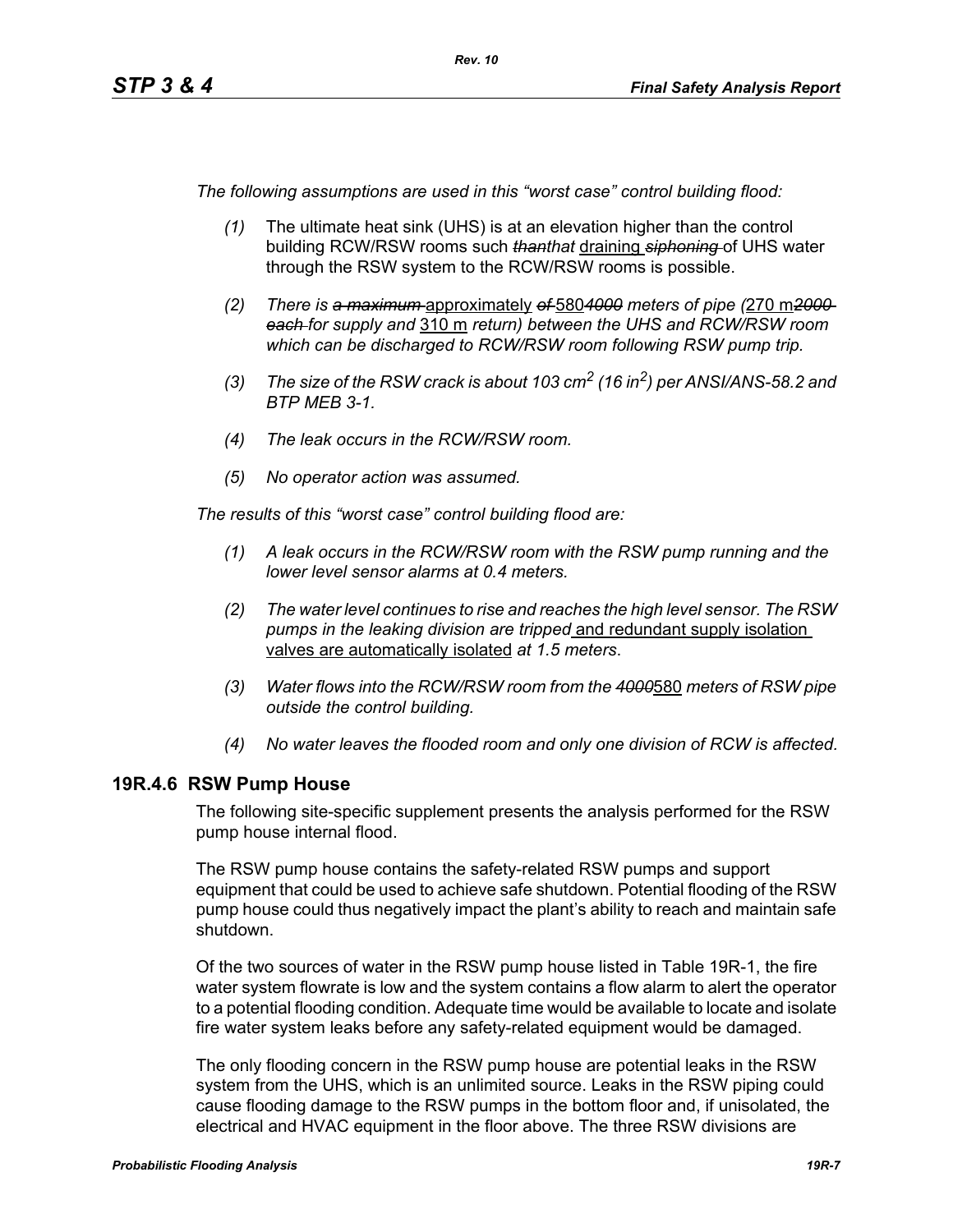physically separated into watertight compartments to the roof level. Each room is equipped with a sump pump.

Two sets of water level sensors in each division pump room are arranged in a two-outof-four logic. The first set of sensors send an alarm signal to the operator at 0.4 meter. The second set of sensors are actuated at 1.5 meters and send an alarm signal to the operator and trip the RSW pumps and close the RSW motor-operated isolation valves in the affected division. The RSW line before the automatic isolation valve in the pump discharge is isolable with operator action to unlock and close the normally open, locked open manual suction isolation valve.

From the above, it is concluded that the only flooding concern in the RSW pump house is an unisolable leak in the RSW piping that threatens the RSW motors and associated support equipment. If the upper level sensor alarms, it is a clear indication of a major RSW system leak in the RSW pump house.

The following assumptions are used in this "worst case" RSW pump house flood:

- (1) The size of the RSW crack is approximately 103  $\text{cm}^2$  (16 in<sup>2</sup>) per ANSI/ANS-58.2 and BTP MEB 3-1.
- (2) The leak occurs in the RSW pump room.
- (3) No operator action was assumed.

The results of this "worst case" RSW pump house flood are:

- (1) A leak occurs in the RSW pump room and the lower level sensor alarms at 0.4 meters.
- (2) The water level continues to rise and reaches the high level sensor. The RSW pumps in the leaking division are tripped at 1.5 meters.
- (3) Water flows into the RSW room from the UHS.
- (4) No water leaves the flooded division until it exits the HVAC supply and return at the roof of the RSW pump house. Only a single division of RSW and ECCS is affected.

From the above, it is concluded that there are no flooding concerns in the RSW pump house because most sources of water are either not large enough or leak at small enough rates that no equipment damage could reasonably occur. The only potential water source of concern is the RSW system and only one division of RSW would be affected. The reactor could be brought to safe shutdown using equipment from the other two divisions.

#### **19R.5.2 Methodology**

The following site-specific supplement presents the analysis performed for the RSW pump house internal flood.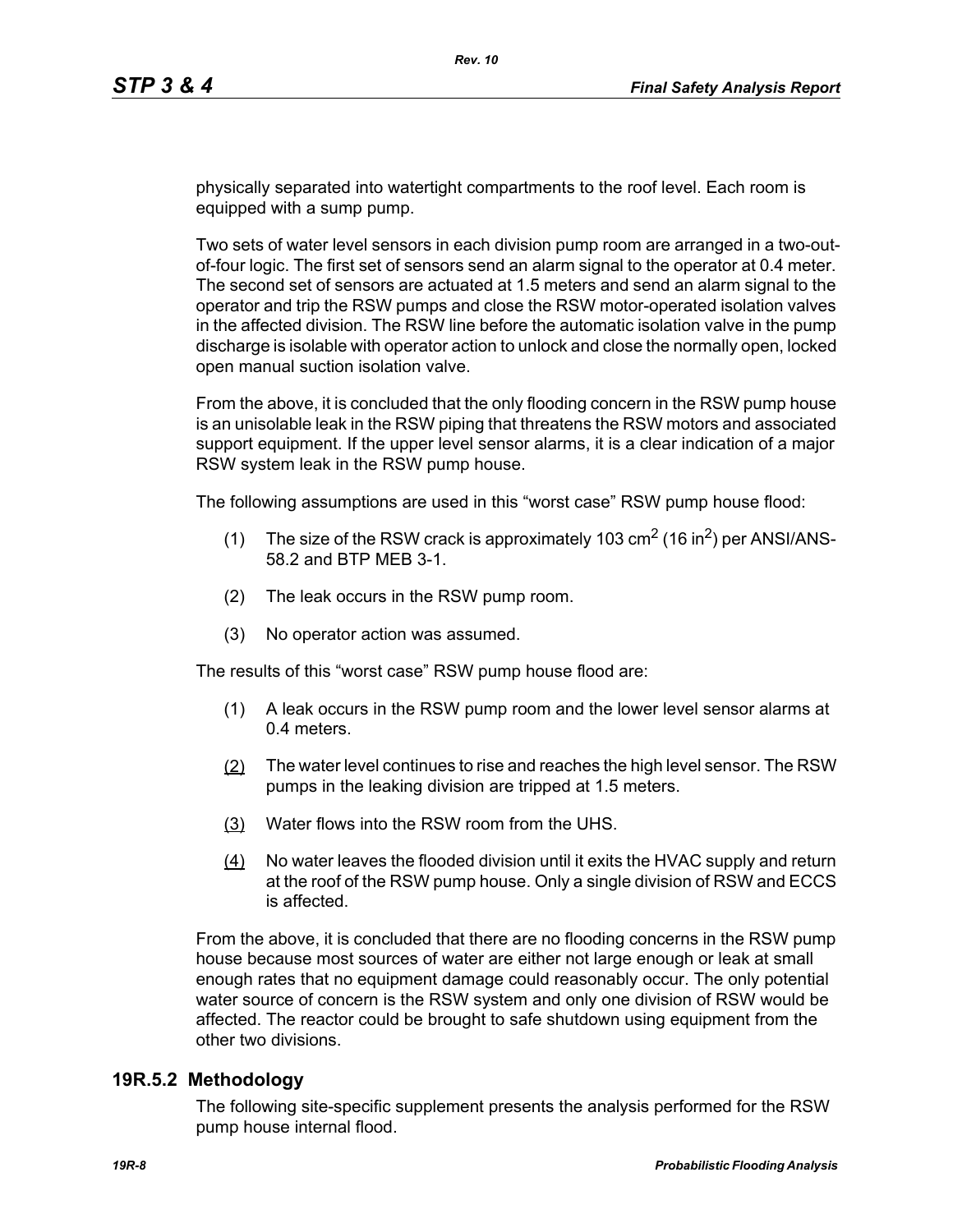(5) For the RSW pump house flood evaluation, the data developed to quantify the Control Building flooding is used to perform a similar bounding evaluation of the consequences of flooding in the RSW pump house.

### **19R.5.3 Turbine Building**

#### STP DEP 1.2-2

*The turbine building does not contain any safety-related equipment* with the exception of instrumentation associated with Reactor Protection System and condensate pump motor trip circuit breakers*. But*Although the instrumentation and the circuit breakers are located at or above elevation 19700 TMSL (59'-3 1/2" MSL) well above the internal flood level described below and the external flood level of 40.0 ft MSL and prevented from the floods, *the flooding of the turbine building can initiate a reactor trip and may impact the safe shutdown of the plant if the water reaches the control building through the service building access tunnel. There are several water sources listed in Table 19R-1 that may leak into the turbine building. Only the two unlimited water sources (circulating water and turbine service water) are capable of flooding the turbine building and threatening safety equipment in the control building.*

#### STP DEP 10.4-2

The following site-specific supplement addresses the STP Site being a high PCHS design and having all openings to safety-related buildings below flood level closed.

*The circulating water system (CWS) has three* four *pumps* located in the main intake structure *and each pump has an associated motor operated isolation (shutoff) valve.*  All of the four pumps are normally operating. *The turbine service water (TSW) system has three pumps and three motor operated isolation valves. For a* the *high power cycle heat sink*PCHS *plant design* at STP 3 & 4 *(i.e., the heat sink is at an elevation higher than grade level of the turbine building), an additional isolation valve is installed in each line. All of these are classified as non-safety grade equipment. If a large pipe break develops either in the CWS or TSW piping and initiates flooding in the turbine building, it is necessary either to trip all of the pumps (for a low heat sink) or to close all of the valves of the associated system to terminate the flood. Four redundant safety grade water level sensors (operating in a two-out-of-four logic) in the condenser pit of the turbine building will generate a signal to alert the control room operator and trip all pumps and close all isolation valves in the CWS. TSW breaks must be manually mitigated but, due to the lower flow rate (Compared to CWS), sufficient time is available to trip the pumps or close isolation valves from the control room. A turbine trip and reactor shutdown will be initiated as a consequence of turbine building flooding.*

*If one or more pumps fail to trip or its associated valves fails* fail *to close, the water level may rise up to the top of the condenser pit and reach grade level. If the operator received an alarm from the level sensors, even though the automatic protective features failed, the operator could open the truck entrance door (roll up type door) to allow the flood water to exit the building. If the operator does not receive an alarm, it is assumed that insufficient time will be available for the operator to open the truck door*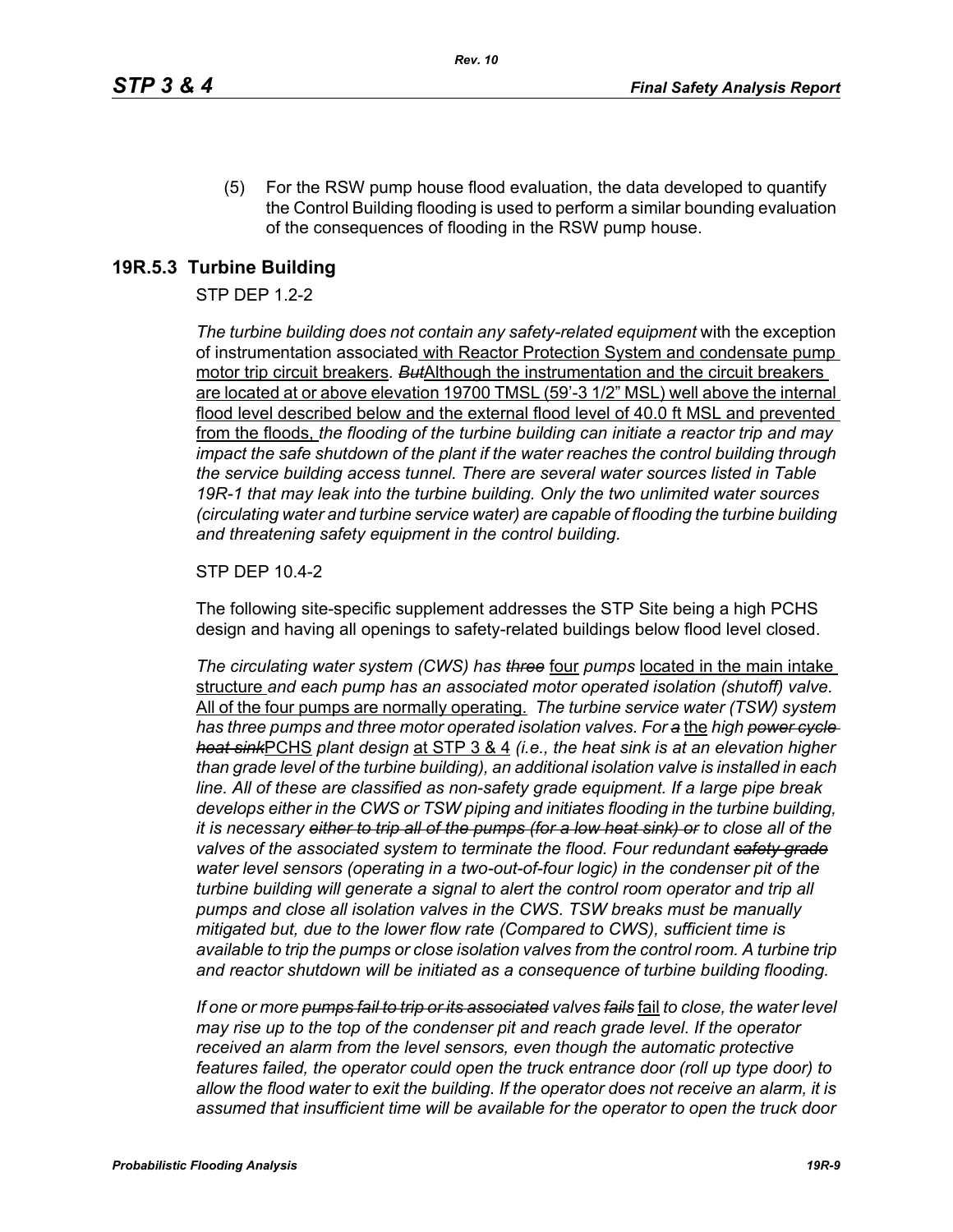for a CWS break before the water level would effectively cause binding of the door and *prevent opening. For TSW breaks, greater than 2 hours is available to open the door.*

*If the service building door fails open, the flood rate into the service building could be high enough to flood the service building to a significant level. Since the service building is the main entrance to the plant, personnel would hear or see the flood water and alert operators in the control room. Operator action could then be taken to manually trip the CWS or TSW pumps or close CWS or TSW valves. This is assuming that the level sensors failed but control circuitry for pump trip/valve isolation was still available.*

*If these actions failed, the flood waters would fill up the service building and could potentially enter the control or reactor buildings through several external normally closed watertight doors. On the first floor of the service building there is a watertight door which allows entrance to the reactor building cooling water (RCW) heat exchanger rooms. Failure of this door could allow the flood waters to damage equipment in all three safety divisions and potentially the battery room on the next level. If the watertight door to the RCW rooms does not fail, the water level would rise up in the service building to the next level where there are two watertight doors, one to the battery rooms of the control building and another to the reactor building clean access area. Failure of the watertight door to the battery rooms is assumed to result in core damage as loss of all DC (batteries and battery chargers) will occur. DC power is required for control of safe shutdown systems or to depressurize and use non-safetyrelated makeup sources such as condensate or AC independent water addition systems. Failure of the watertight door to the reactor building clean access area could result in damage to all three electrical divisions. If none of these watertight doors fail, flooding could continue to the next level where a normally open watertight door*, normally closed except for routine ingress and egress, *allows access to the control room area. Given the extensive flooding which had occurred to this point, the operators would have sufficient time and warning to* ensure that *close this watertight door* is closed*. If the door failed or the operators failed to close it, no core damage should occur because automatic initiation of safety systems such as the high pressure core flooder would ensure that the core remained covered with water. Continued flooding would then reach grade level where the water could exit the service building through the main entrance. It is assumed that failure of any of the external watertight doors (except the control room door) results in core damage.*

*Figures 19R-7 and 19R-8 are event trees which describe the turbine building flooding for low and high Power Cycle Heat Sink (PCHS) configurations, respectively.* Note that Figure 19R-7 does not apply to STP 3 & 4 because they are a high PCHS design as described in Section 2.4S.1.1. *The accident progression due to a large pipe break in the CWS (the worst case flooding) is described in the event tree. As the CWS break is bounding, no TSW flooding event trees were developed. The success or failure of each flood mitigating feature in the event tree diagram may have a significant impact on the result of accident progression. The event trees in Figures 19R-7 and 19R-8 are described as follows:*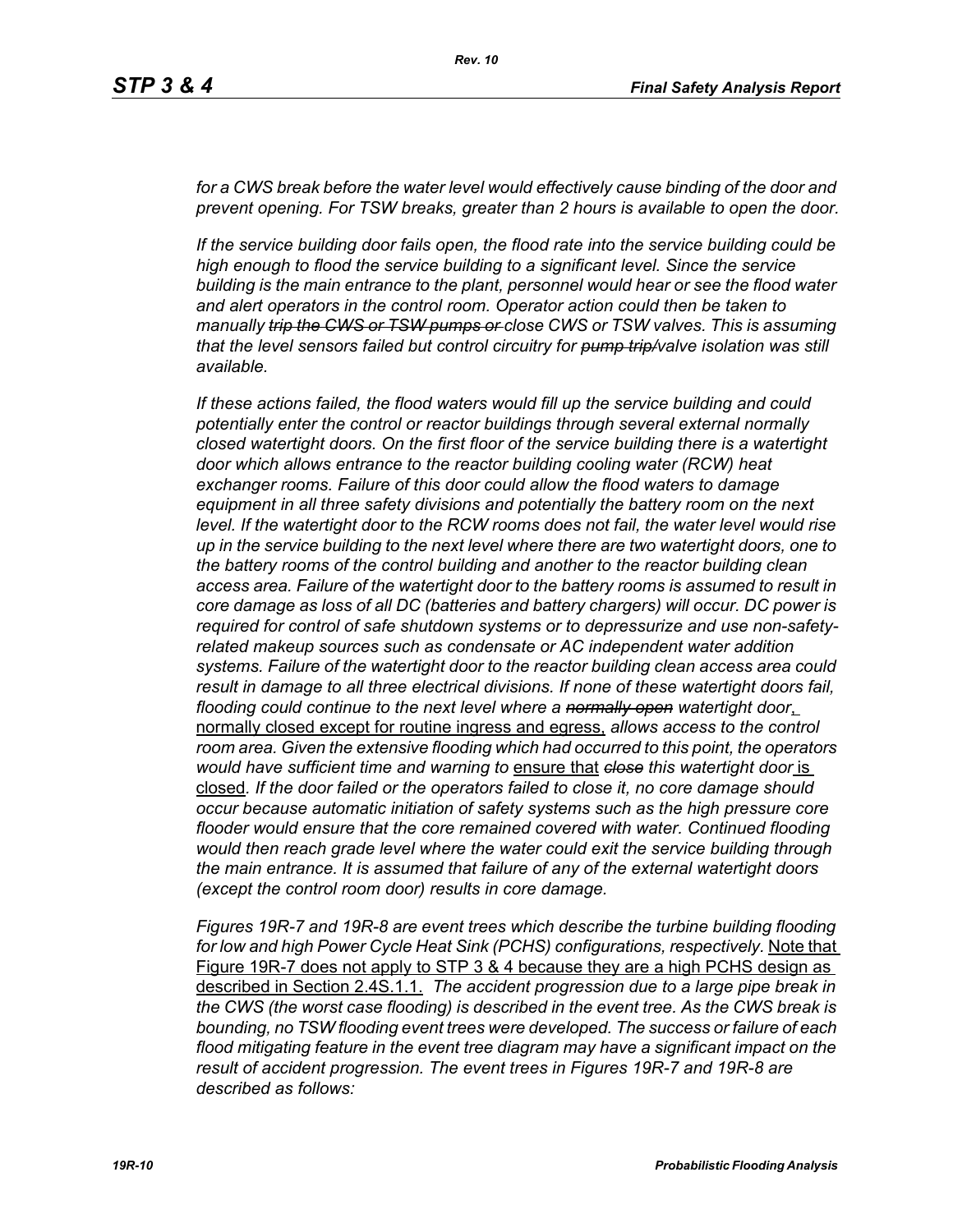- *(2) Four redundant safety-grade water level sensors (operating in two-our-offour-logic) in the condenser pit of the turbine building detect and alert control room operators about flooding (detection).*
- *(3) The bus breaker and/or pump breakers of CWS pumps open and trip all three*  operating *pumps (flooding prevention for low PCHS). Although siphoning could occur if the PCHS was higher than the bottom of the condenser pit, the siphon could not cause flooding to grade level. Therefore, the flood would be contained within the turbine building. In case of* the *high PCHS* design of STP 3 & 4, *the success probability of this feature is* not credited for turbine building flood mitigation *assumed to be zero.*
- *(4) CWS isolation valves close (flooding prevention for high or low PCHS).*
- *(8) The control room operator can prevent flood damage to safety-related equipment by manually tripping the GWS pumps or closing the CWS valves. It is assumed that if automatic features failed (given that the sensors did not*  fail) that control room actuations would also fail. If the sensors failed though, *it may be possible to manually close the valves or trip the pumps from the control room once the operator is aware of the flooding condition. The probability of success is higher if the sensors did not fail because the operator would receive two indications of flooding: early in the scenario from the sensors in the turbine building and later from personnel in the service building if the flood were to propagate to that point. In either case, the watertight doors in the control and reactor buildings can prevent damage to safety-related equipment.*

*The description of flooding for a high PCHS is the same as for a low PCHS except that the pump tripping feature is not credited.*

*The core damage frequency for turbine building flooding is extremely small for a low PCHS and slightly higher for a high PCHS* design of STP 3 & 4*.*

### **19R.5.4.1 RSW Line Breaks**

STP DEP 19R-1

*The RSW system is the only unlimited water source that could cause substantial flooding in the control building (Table 19R-1). It is highly unlikely that RSW flooding could damage more than one safety division. But the occurrence of several unlikely random failures and operator errors could result in flooding damage to equipment in all three RCW divisions.* 

*The safety-related RCW motors are located on the -8,200 mm elevation (the lowest level of the control building) in three RSW/RCW rooms which are physically separated from each other by concrete walls and watertight doors. Each RSW/RCW room is also equipped with a sump pump.*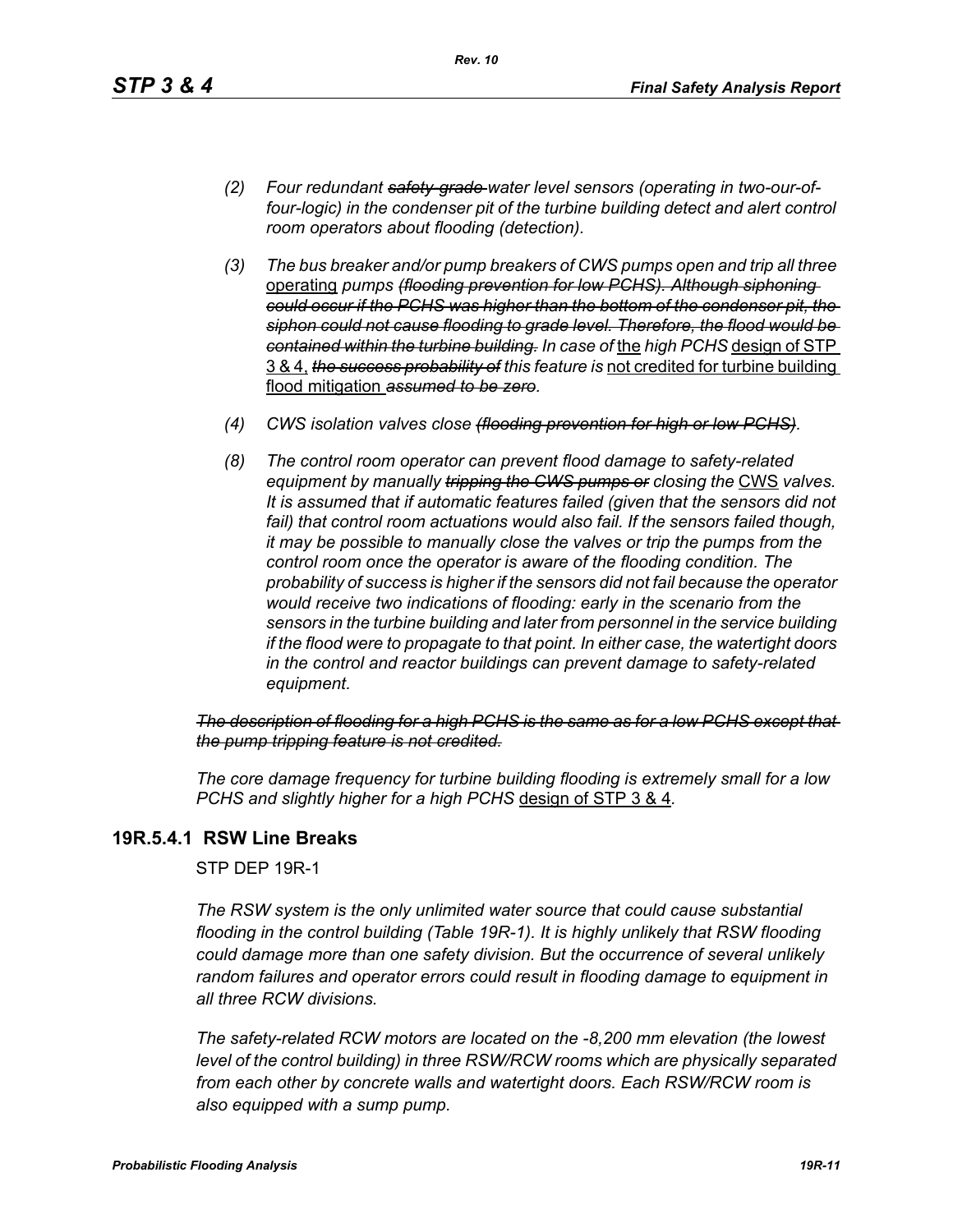*Each of the three RSW divisions has two safety grade pumps* and *safety grade motor operated isolation (shutoff) valves, and anti-siphon capability (e.g., vacuum breaker) (Figure 19R-2). During normal operation, one pump in each divsion*division *is operating and the other pump is in standby. If a large leak or a pipe break develops in any one of the RSW/RCW rooms, tripping the pump and closing the associated valves in the affected division will stop the flooding. If the RSW pump trips* and*but* one *isolation valves fail*s *to close, then the* redundant set of isolation valves *anti-siphon capability prevent continued flooding. Four redundant safety grade water level sensors (operating in a two-out-of-four logic) at the lower level (0.4 meter) of the control building will generate a signal to alert the control room operator. If the control* room operator fails to take appropriate action to stop the water flow, the second set of *level sensors will actuate when the water reaches the 1.5 meter level of the room. At this level, the sensors (operating in two-out-of-four logic) not only send an alarm signal to the operator but also trip the affected RSW pump and close all the isolation valves. The upper level sensors are diverse from the lowest level sensors.*

#### **19R.5.6 RSW Pump House**

The following site-specific supplement presents the analysis performed for the RSW pump house internal flood.

The RSW pump house contains the safety-related RSW system, which is used to remove the heat from the RCW heat exchangers. The RSW pump house could potentially be flooded by the RSW system which is an unlimited water source. Unisolated breaks in the fire water system could cause inter-divisional flooding since the RSW divisional separation splits the RSW pump house into three, watertight compartments. Watertight doors separate the RSW divisions.

### **19R.5.6.1 RSW Line Breaks**

The UHS is an unlimited water source that could cause substantial flooding in the RSW pump house (Table 19R-1). It is highly unlikely that RSW flooding could damage more than one safety division. But the occurrence of several unlikely random failures and operator errors could result in flooding damage to equipment in all three RSW divisions.

The safety-related RSW pump motors are located on the lowest level of the RSW pump house in three RSW pump rooms which are physically separated from each other by concrete walls and watertight doors. Each RSW pump room is also equipped with a sump pump.

Each of the three RSW divisions has two safety grade pumps, safety grade discharge MOVs, a common header supply and return MOV and manually operated, normally open and locked open pump suction isolation valves. During normal operation, one pump in each division is operating and the other pump is in standby. If a large leak or a pipe break develops in any one of the RSW rooms, tripping the pump and closing the associated MOVs in the affected division will stop the flooding if it is downstream of the pump discharge MOV or in the RSW return line to the UHS. If the break is upstream of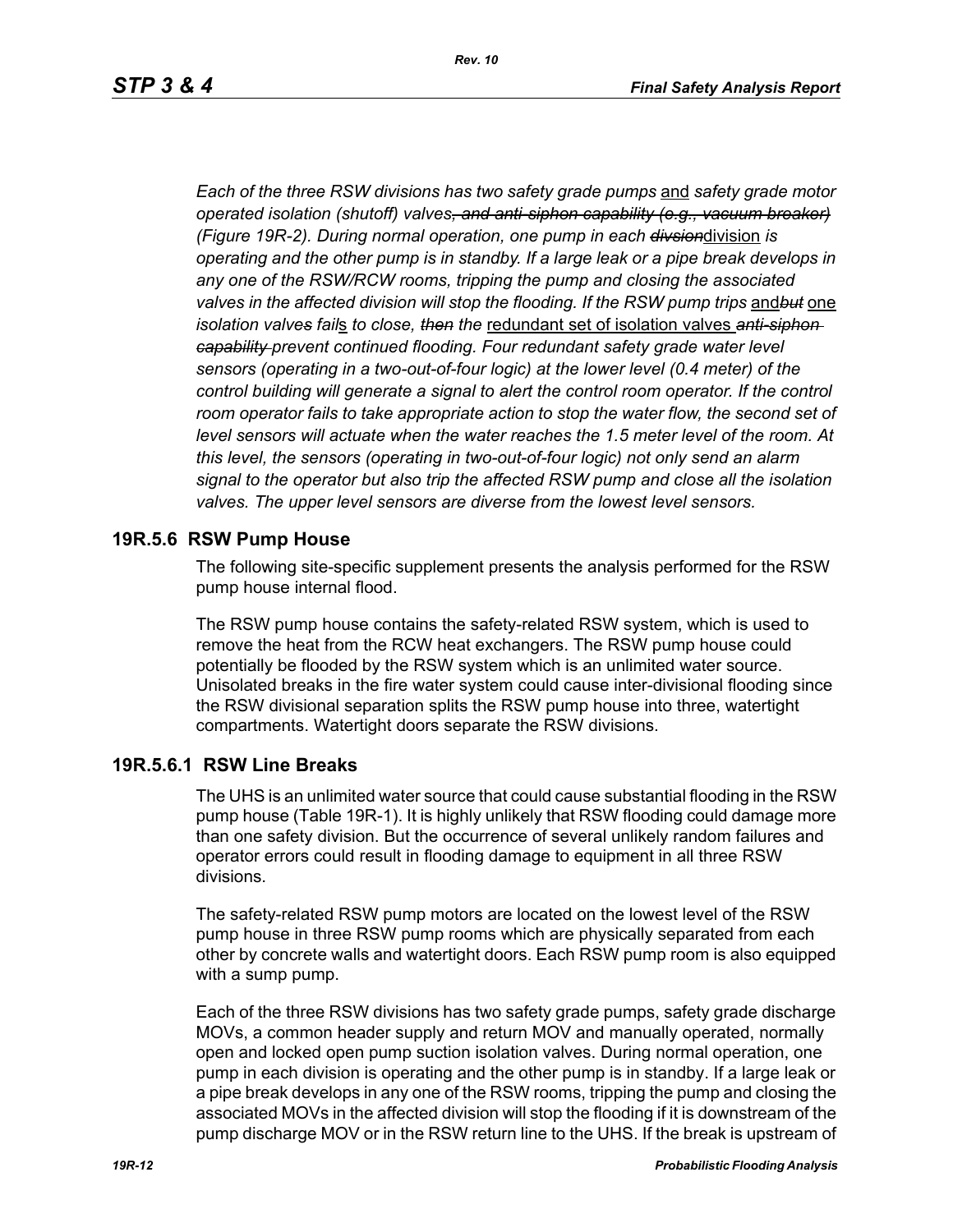the RSW discharge MOV, the break is unisolable without operator action to close the manually operated suction isolation valves. Four redundant safety-grade water level sensors (operating in a two-out-of-four logic) at the lower level (0.4 meter) of the RSW pump room will generate a signal to alert the control room operator. If the control room operator fails to take appropriate action to stop the water flow, the second set of level sensors will actuate when the water reaches the 1.5 meter level of the room. At this level, the sensors (operating in two-out-of-four logic) not only send an alarm signal to the operator but also trip the affected RSW pump and close all the isolation valves. The upper level sensors are diverse from the lower level sensors.

It is assumed that one division of RSW is lost in the event of flooding in the RSW pump room. Failure of the watertight doors between the RSW divisions will allow the flood water into a second, or third RSW pump room. Failure of all RSW pump rooms will require core cooling from the power conversion system or the AC independent water addition system (ACIWA).

A large pipe break in the RSW supply line in the RSW pump room is considered to be the worst case flooding in the RSW pump house. The description of events follows:

- (1) A large RSW pipe break occurs in an RSW pump room (flooding initiator).
- (2) Four redundant safety grade water level sensors located at the 0.4 m level detect and alert the control room operator about flooding (detection).
- (3) The operator investigates the presence of water and isolates the flooding by tripping the affected pump and/or closing the manually operated suction isolation valve (flooding prevention).
- (4) If the first level of detection fails or the operator fails to isolate the flowing water, then water continues rising in the room and the second set of diverse sensors located at 1.5 meters detects the water and trips the affected pump and closes the five automatic motor operated valves in the RSW division. Meanwhile the signal alerts the control room operator of the flooding condition (flooding prevention).
- (5) If the operator is successful in isolating the flooding, one safety division is assumed lost, otherwise the loss of all three safety divisions may occur (flooding mitigation).
- (6) In the unlikely event that the flood is not mitigated by automatic means or operator action, the water rises to the electrical and HVAC room and floods the entire RSW compartment. Water exits the compartment through the HVAC intake and discharge vents.
- (7) Failure of a watertight door at the pump room or the electrical and HVAC room could allow a second division of RSW to become flooded.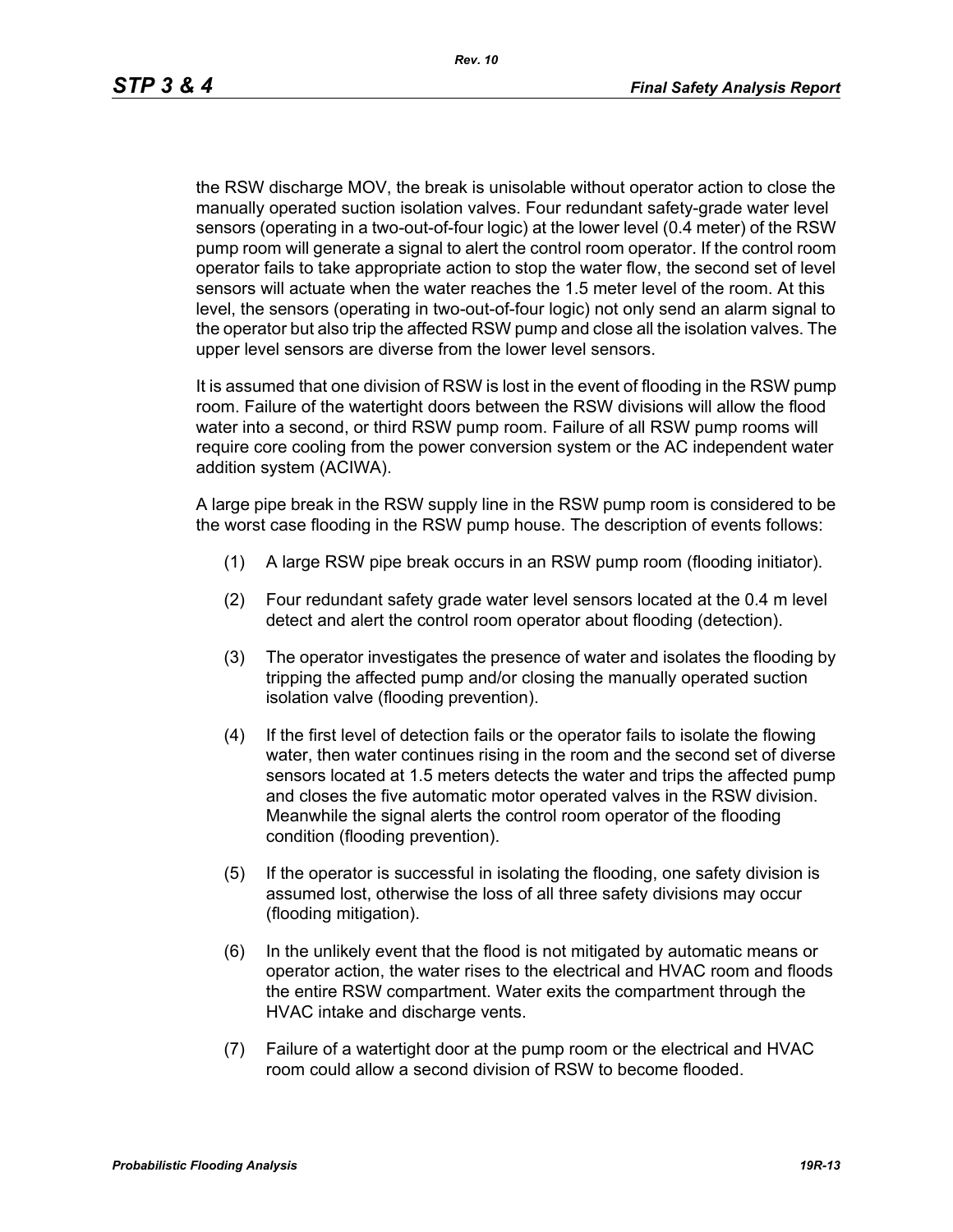- (8) Common cause failure of multiple watertight doors will disable the entire RSW system, forcing the plant to rely on the Power Conversion System and the ACIWA.
- (9) Reactor safe shutdown using available equipment (reactor shutdown).

The core damage probability for an RSW pump house flood is estimated to be extremely small.

### **19R.6.1 Results**

The following site-specific supplement presents the analysis performed for the RSW pump house internal flood.

*The results from the ABWR probabilistic risk analysis are shown in Table 19R-6 for the turbine, control and reactor buildings*, and the RSW pump house*. This conservative bounding analysis shows that the CDF for internal flooding is very small and is less than the total plant CDF.*

### **19R.6.2 Insights Gained from Analysis**

STP DEP 19R-1

The following site-specific supplement presents the analysis performed for the RSW pump house internal flood.

*Completion of the ABWR probabilistic flooding analysis has led to the following insights on the flooding mitigation capability of the ABWR:*

- *(1) The ABWR due to its basic layout and safety design features is inherently capable of mitigating potential internal flooding. Safety system redundancy and physical separation for flooding by large water sources along with alternate safe shutdown features in buildings separated from flooding of safety systems give the ABWR significant flooding mitigation capability. Also, fire protection features such as floor and wall penetrations and fire barriers help to contain potential flood sources.*
- *(2) Due to the inherent ABWR flooding capability discussed above, only a small number of flooding specific design features must be relied on to mitigate all potential flood sources. The flood specific features are: watertight doors on control and reactor building entrances, ECCS rooms, and RCW rooms*, and all levels of the RSW pump house*; floor drains in reactor and control building; RSW pump trip,* redundant *isolation valve closure and actuation of anti*siphon capability on high water level in the RCW rooms or RSW pump rooms; *CWS pump trip and valve closure on high water level in the condenser pit; and sump overfill lines on floor B1F of the reactor building.*
- *(3) All postulated floods can be mitigated without taking credit for operation of sump pumps.*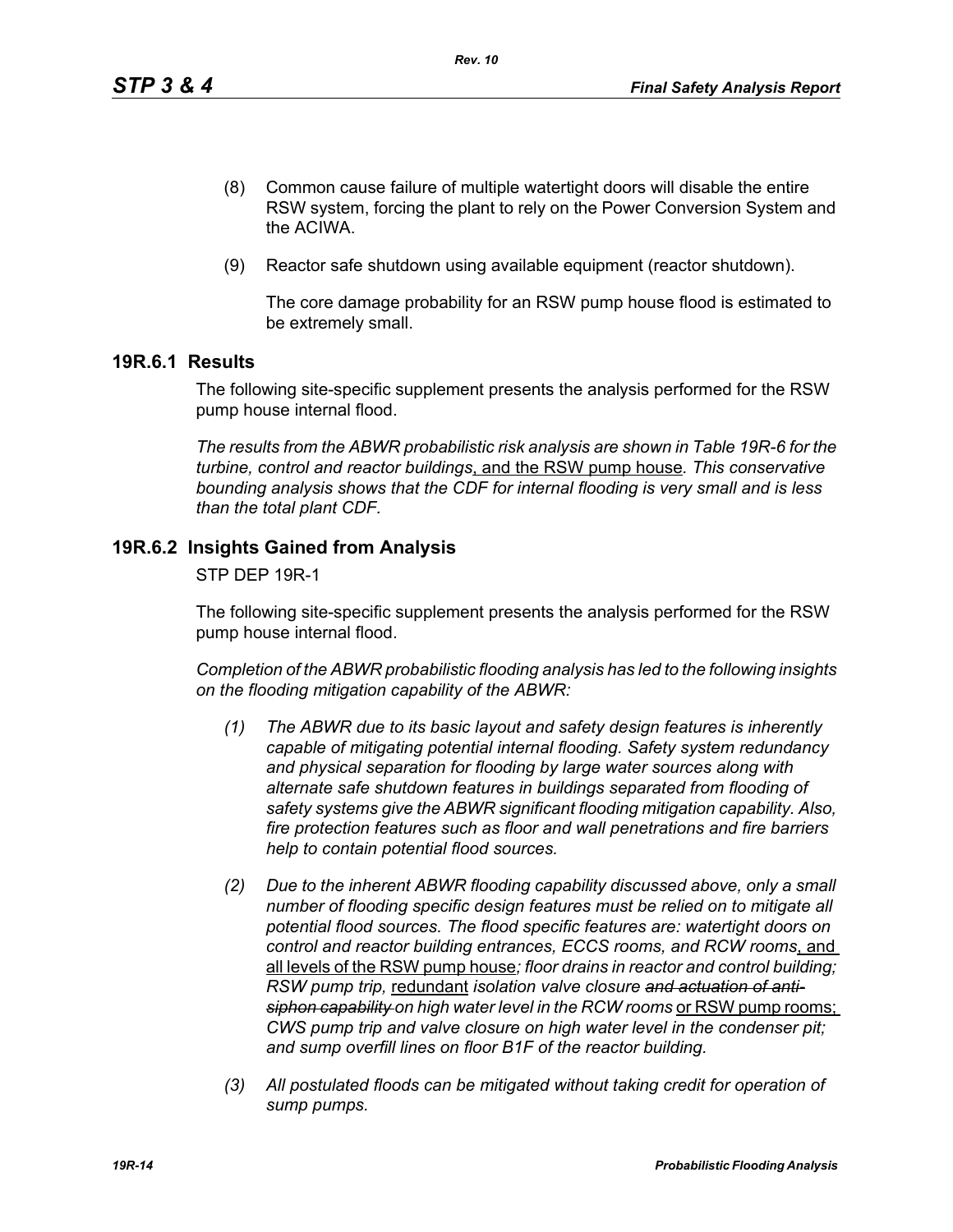*(4) While timely operator action can limit potential flood damage, all postulated floods can be adequately mitigated (from a risk perspective) without operator action.*

## **19R.6.4 Operator Actions**

STP DEP T1 5.0-1

The following site-specific supplement addresses the STP 3&4 design that has all openings to safety-related buildings below the Design Basis Flood (DBF) level closed.

*(1) Close* Verify all *watertight door*s *at* the *entrance to the control room* and Reactor Building *area*s are closed *if floods in the turbine building result in service building flooding.*

The following site-specific supplement presents the analysis performed for the RSW pump house internal flood.

(6) A leak in the RSW supply line before the manually-operated, locked open suction isolation valve cannot be isolated. This line is designed to break exclusion criteria which minimizes the likelihood of a major failure or leak.

*In the PRA, operator action of responding to a flood alarm has been modeled. Floods in the turbine, control and reactor buildings*, or the RSW pump house *result in alarms in the control room. It is assumed that flood procedures exist and operators are well trained to respond to flooding events. The operator failure probability depends upon the time available for taking action and are conservative values based on engineering judgment. The operator actions are not important in the sense that automatic actions will prevent core damage. However, timely operator action could limit the consequences of flood events.* 

### **19R.6.6 Conclusions**

The following site-specific supplement addresses the STP site being a high PCHS design.

*The conclusions from the ABWR probabilistic flooding analysis is that the risk from internal flooding is acceptably low. The estimated core damage frequency from all internal flood sources is very small for a low PCHS and slightly higher for a* the *high PCHS* design of STP 3 & 4*.*

### **19R.7 External Flooding Evaluation**

STP DEP T1 5.0-1

Summarized in the sections below is the probabilistic risk assessment (PRA) external flooding assessment for the STP 3 & 4 plants. External flooding is defined as intrusion of water from sources outside of plant buildings such that the ability of the plant to achieve safe shutdown is affected.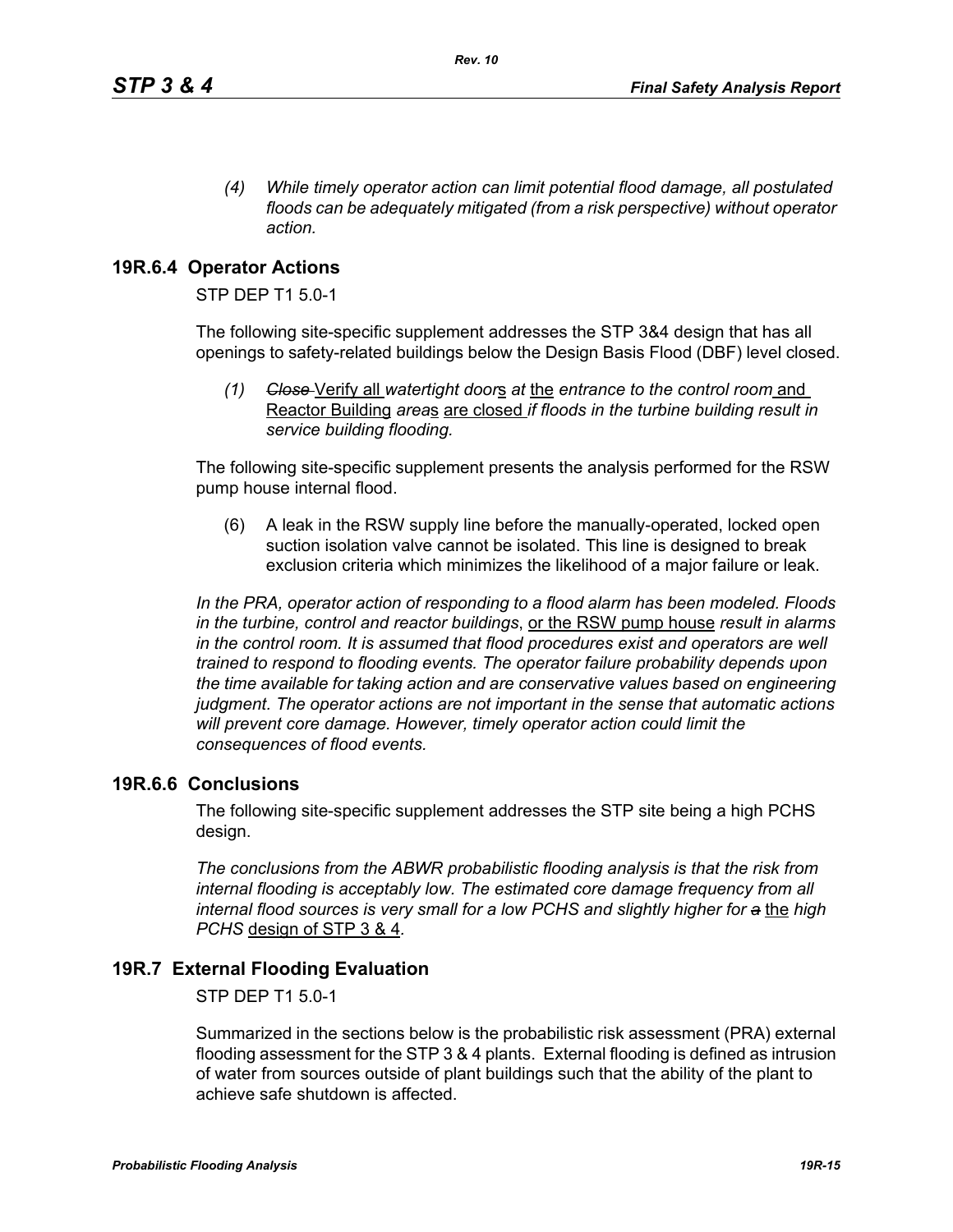### **19R.7.1 Methodology**

STP DEP T1 5.0-1

The "Addenda to ASME/ANS RA-S–2008, Standard for Level 1/Large Early Release Frequency Probabilistic Risk Assessment for Nuclear Power Plant Applications, ASME/ANS RA-Sa–2009" (Reference 19R-5), contains screening criteria for external events other than fire and seismic events in Subsection 6-2.3. In NUREG-1407 (Reference 19R-6), the NRC recommended a similar set of screening criteria for the Individual Plant Examination of External Events (IPEEE) required of all operating nuclear power plants.

In ASME/ANS RA-Sa–2009, Subsection 6-2.3, the fundamental criteria for screening external events other than fire and seismic events are as below:

> "There are three fundamental screening criteria embedded in the requirements here, as follows. An event can be screened out either

- *a.* if it meets the criteria in the NRC's 1975 Standard Review Plan (SRP) or a later revision; or
- *b.* if it can be shown using a demonstrably conservative analysis that the mean value of the frequency of the design-basis hazard used in the plant design is less than  $\sim 10^{-5}$ /yr and that the conditional core damage probability is  $\leq 10^{-1}$ , given the occurrence of the design-basis hazard event; or
- *c.* if it can be shown using a demonstrably conservative analysis that the CDF is  $<$ 10<sup>-6</sup>/vr."

The STP design for safety-related systems, structures and components satisfies the requirements of Standard Review Plan 3.4.2, Revision 3 which was in effect at the time of the Combined License Application. Criterion (a) of ASME/ANS RA-Sa–2009 Subsection 6-2.3 is satisfied for the external flood scenarios and these events are screened from detailed quantitative evaluation.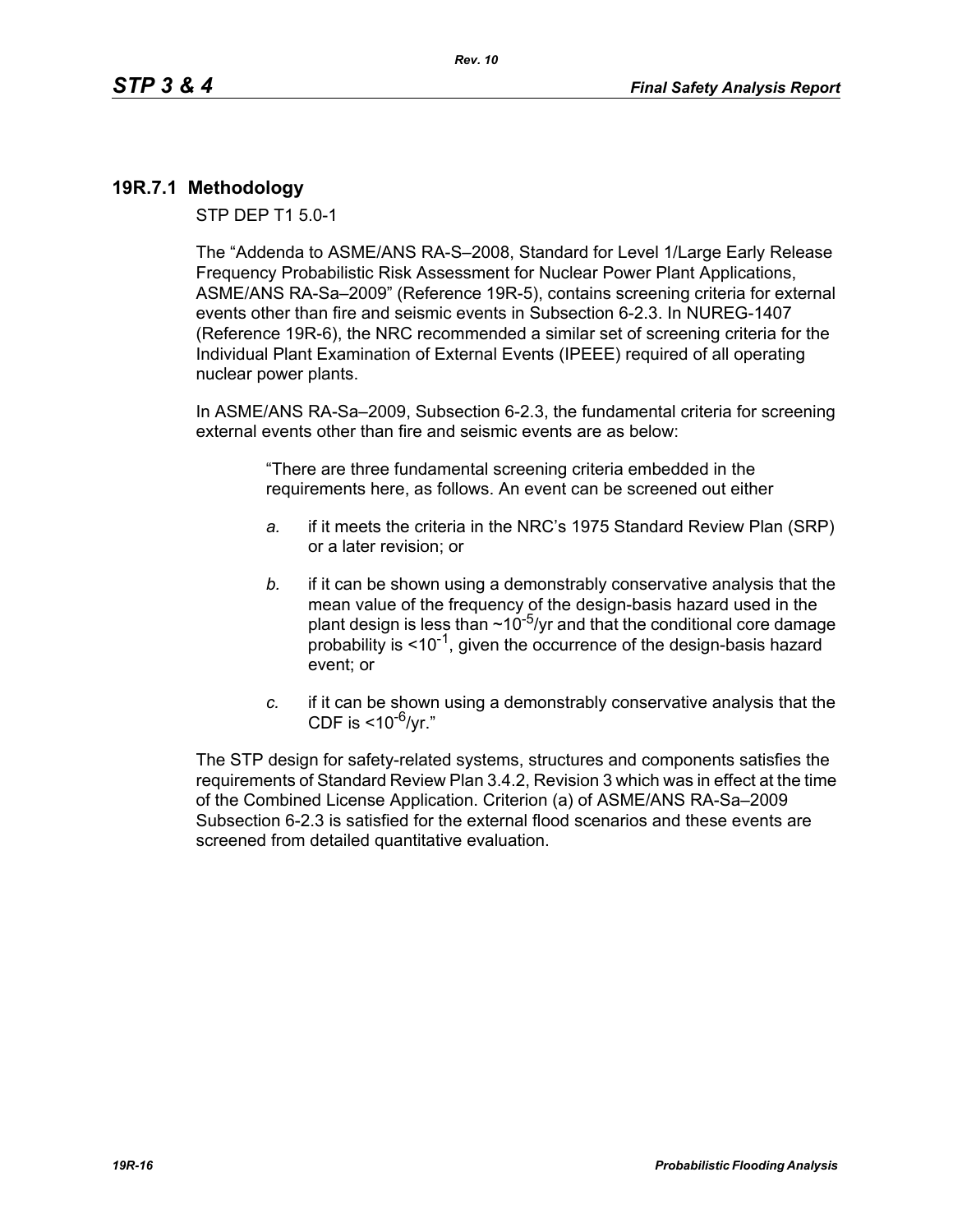#### **19R.8 References**

The following site-specific supplement provides references.

- 19R-1 STPEGS 1&2 UFSAR Section 2.4, Hydrologic Engineering, Revision 13.
- 19R-2 "Prediction of Embankment Dam Breach Parameters," DSO-98-004, Dam Safety Office, Water Resources Research Laboratory, US Department of the Interior, Bureau of the Interior, July, 1998.
- 19R-3 South Texas Project Electric Generating Station Level 2 Probabilistic Safety Assessment and Individual Plant Examination, Revision 0.
- 19R-4 ANS 2.8-1992, Determining Design Basis Flooding at Power Reactor Sites, American Nuclear Society, 1992.
- 19R-5 Addenda to ASME/ANS RA-S–2008, Standard for Level 1/ Large Early Release Frequency Probabilistic Risk Assessment for Nuclear Power Plant Applications, ASME/ANS RA-Sa–2009, American Society for Mechanical Engineers and American Nuclear Society, February, 2009.
- 19R-6 "Procedural and Submittal Guidance for the Individual Plant Examination of External Events (IPEEE) for Severe Accident Vulnerabilities," Report NUREG-1407, U.S. Nuclear Regulatory Commission (1991).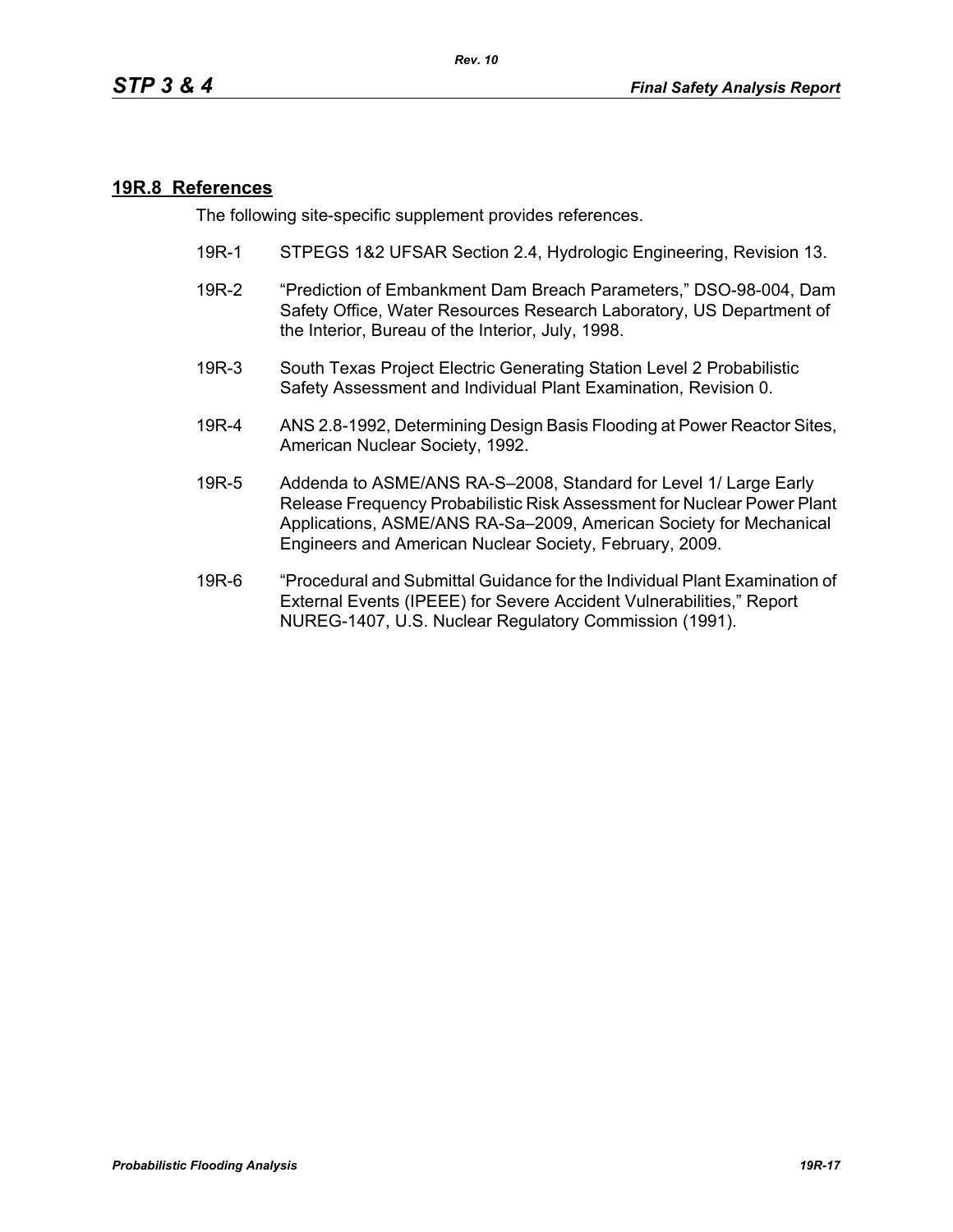| <b>Source</b>                                     | Capacity                                  | <b>Flow Rate</b>                                                                                                     | <b>Turbine</b><br><b>Building</b> | <b>Control</b><br><b>Building</b> | <b>RSW</b><br>Pump<br>House | <b>Reactor</b><br><b>Building</b> | <b>Service</b><br><b>Building</b> | Radwaste<br><b>Building</b> |
|---------------------------------------------------|-------------------------------------------|----------------------------------------------------------------------------------------------------------------------|-----------------------------------|-----------------------------------|-----------------------------|-----------------------------------|-----------------------------------|-----------------------------|
| <b>Reactor Service Water Unlimited</b><br>(RSW)   |                                           | 499.67-675<br>liters/sec/divpump.<br>(7,92010.700<br>GPM/ <del>div</del> pump.)<br>(6 pumps)                         |                                   | $\chi$                            | $\boldsymbol{\mathsf{X}}$   |                                   |                                   |                             |
| <b>Turbine Service Water</b>                      | Unlimited                                 | 42,6481,278 liters/s/pump<br>(45,00020.255 GPM/Pump)<br>(3 pumps)                                                    | $\chi$                            |                                   |                             |                                   |                                   |                             |
| Circulating Water (CW) Unlimited                  |                                           | 42,64818.927/iters/s/pump<br>(200,00300,000<br>GPM/pump)<br>$(34$ pumps)                                             | $\boldsymbol{X}$                  |                                   |                             |                                   |                                   |                             |
| <b>Fire Water</b>                                 | (330,000 gal/tank)<br>$(2 \text{ tanks})$ | 1,249,182 liters/tank 9.4694.6 liters/s/2-pumps<br>(4502788 GPM/pump<br>(2 pumps)                                    | $\chi$                            | $\chi$                            | $\boldsymbol{\mathsf{X}}$   | $\chi$                            | $\chi$                            | $\chi$                      |
| <b>Reactor Building</b><br>Cooling<br>Water (RCW) | 257,407 liters/div.<br>(68,000 gal/div)   | 360.874040 liters/s (A,B)<br>$(5, 7206252 \text{ GPM } (A, B))$<br>305.36344 liters/s (C)<br>(4,8405466 GPM (C)      |                                   | $\chi$                            |                             | $\chi$                            |                                   | $\chi$                      |
| <b>HVAC Normal Cooling</b><br>Water (HNCW)        | 113,562 liters<br>(30,000 gal)            | 406.94286 liters/s<br>(46954535 GPM)<br>$(5$ pumps)                                                                  |                                   | $\chi$                            |                             | $\chi$                            | $\pmb{\chi}$                      | X                           |
| <b>HVAC Emergency</b><br>Cooling Water (HECW)     | 113,562 liters<br>$(30,000 \text{ gal})$  | 7.57 - 43.8815.77 liters/s<br>(120-200250 GPM)<br>(Chilled)<br>21.51-35.58 liters/s<br>(341-564) GPM)<br>(Condenser) |                                   | $\chi$                            |                             | $\chi$                            | $\chi$                            | $\chi$                      |

*Probabilistic Flooding Analysis* 

**Probabilistic Flooding Analysis**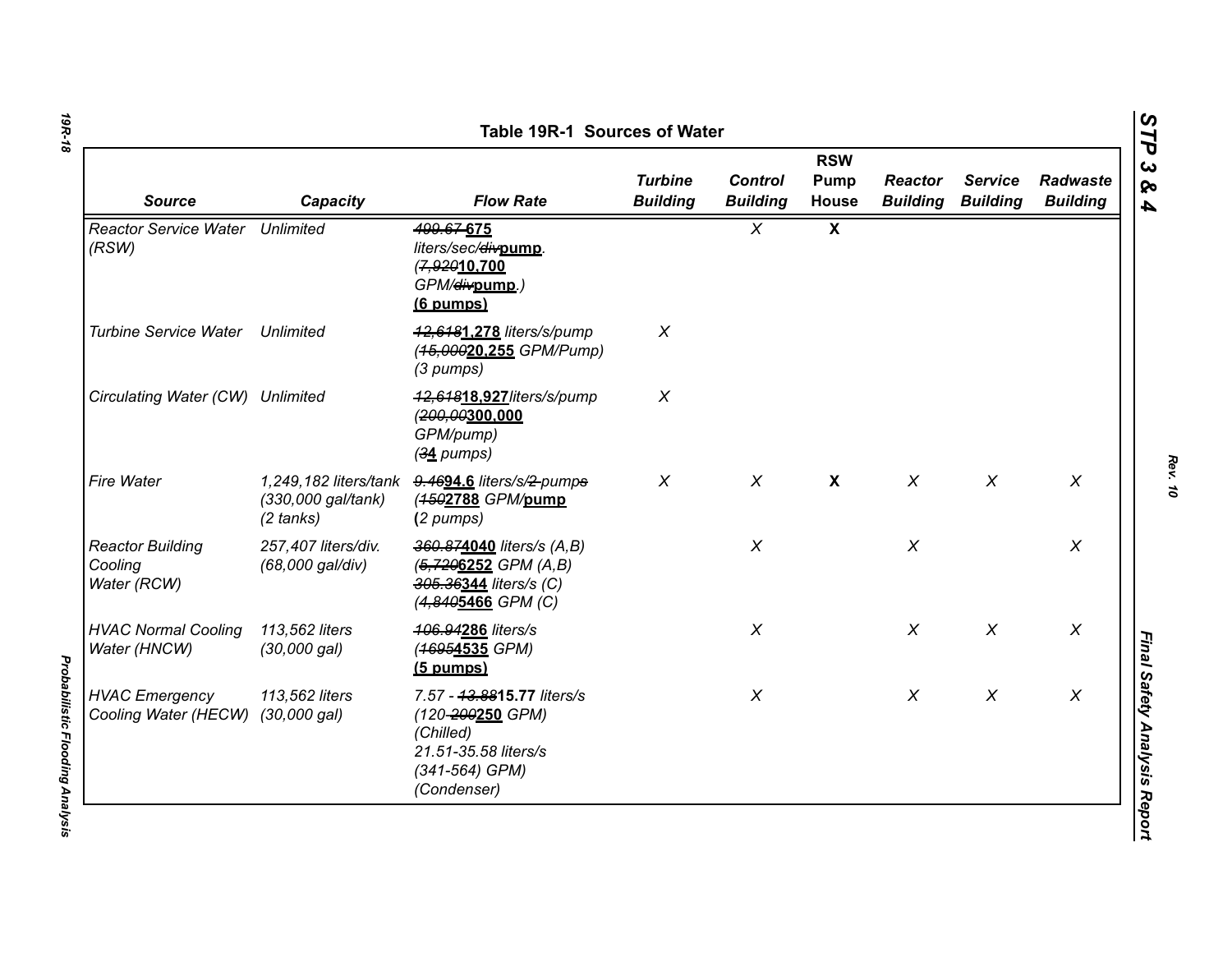| 104.10 liters/s<br>$\chi$<br>$\chi$<br>$\chi$<br>2,108,468 liters<br>(557,000 gal)<br>$(1,650$ GPM)<br>757,080 liters<br>19.43 liters/s<br>$\pmb{\chi}$<br>(200,000 gal)<br>(308 GPM)<br>378,540 liters<br>$\chi$<br>4829.612524 liters/s<br>$(100,000$ gal)<br>(29,00040,000 GPM)<br>$\pmb{\chi}$<br>$\pmb{\times}$<br>757,080 liters<br>2110.822750 liters/s<br>(33,60043,600 GPM)<br>(4 pumps)<br>$\boldsymbol{X}$<br>12.62 liter/s<br>liters | <b>Source</b>                | Capacity         | <b>Flow Rate</b> | <b>Turbine</b><br><b>Building</b> | <b>Control</b><br><b>Building</b> | <b>RSW</b><br><b>Pump</b><br>House | <b>Reactor</b><br><b>Building</b> | <b>Service</b><br><b>Building</b> | Radwaste<br><b>Building</b> |
|--------------------------------------------------------------------------------------------------------------------------------------------------------------------------------------------------------------------------------------------------------------------------------------------------------------------------------------------------------------------------------------------------------------------------------------------------|------------------------------|------------------|------------------|-----------------------------------|-----------------------------------|------------------------------------|-----------------------------------|-----------------------------------|-----------------------------|
| Makeup Water<br>(Purified)<br><b>Turbine Cooling Water</b><br>(TCW)<br>Feedwater<br>City Water Suppression Unlimited 3,579,754<br>Pool                                                                                                                                                                                                                                                                                                           | Makeup Water<br>(Condensate) |                  |                  |                                   |                                   |                                    |                                   |                                   |                             |
|                                                                                                                                                                                                                                                                                                                                                                                                                                                  |                              |                  |                  |                                   |                                   |                                    |                                   |                                   |                             |
|                                                                                                                                                                                                                                                                                                                                                                                                                                                  |                              |                  |                  |                                   |                                   |                                    |                                   |                                   |                             |
|                                                                                                                                                                                                                                                                                                                                                                                                                                                  |                              |                  |                  |                                   |                                   |                                    |                                   |                                   |                             |
|                                                                                                                                                                                                                                                                                                                                                                                                                                                  |                              | $(947, 674$ gal) |                  |                                   |                                   |                                    |                                   |                                   |                             |
|                                                                                                                                                                                                                                                                                                                                                                                                                                                  |                              |                  |                  |                                   |                                   |                                    |                                   |                                   |                             |
|                                                                                                                                                                                                                                                                                                                                                                                                                                                  |                              |                  |                  |                                   |                                   |                                    |                                   |                                   |                             |
|                                                                                                                                                                                                                                                                                                                                                                                                                                                  |                              |                  |                  |                                   |                                   |                                    |                                   |                                   |                             |
|                                                                                                                                                                                                                                                                                                                                                                                                                                                  |                              |                  |                  |                                   |                                   |                                    |                                   |                                   |                             |
|                                                                                                                                                                                                                                                                                                                                                                                                                                                  |                              |                  |                  |                                   |                                   |                                    |                                   |                                   |                             |
|                                                                                                                                                                                                                                                                                                                                                                                                                                                  |                              |                  |                  |                                   |                                   |                                    |                                   |                                   |                             |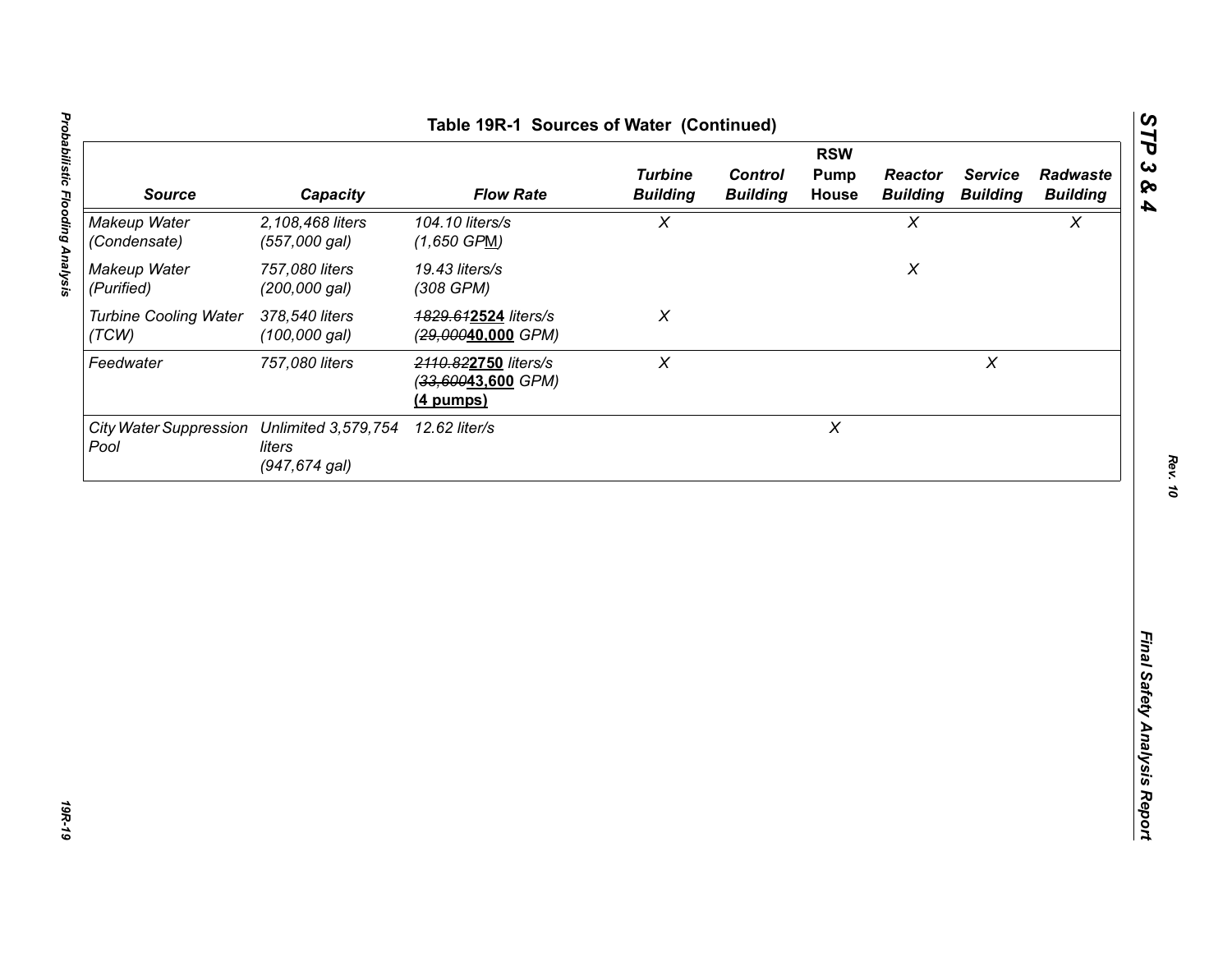### **Table 19R-6 Internal Flooding Core Damage Frequency (CDF)**

The information in this table is incorporated by reference with the following site-specific supplement: Low PCHS is not applicable to STP 3 & 4. The results for the site-specific RSW pump house internal flooding core damage frequency (CDF) applicable to the high PCHS of the STP 3&4 site is contained in plant-specific documentation that is not part of the FSAR.

| CDF (per reactor year) |                       |                   |  |  |  |  |
|------------------------|-----------------------|-------------------|--|--|--|--|
| <b>Building</b>        | Low PCHS <sup>*</sup> | <b>High PCHS*</b> |  |  |  |  |
| Turbine                | Not Applicable        |                   |  |  |  |  |
| Control                | Not Applicable        |                   |  |  |  |  |
| Reactor                | Not Applicable        |                   |  |  |  |  |
| <b>RSW Pump House</b>  | Not Applicable        | $***$             |  |  |  |  |
| Total                  | Not Applicable        |                   |  |  |  |  |

\*\* Not part of FSAR (contained in plant-specific PRA documentation).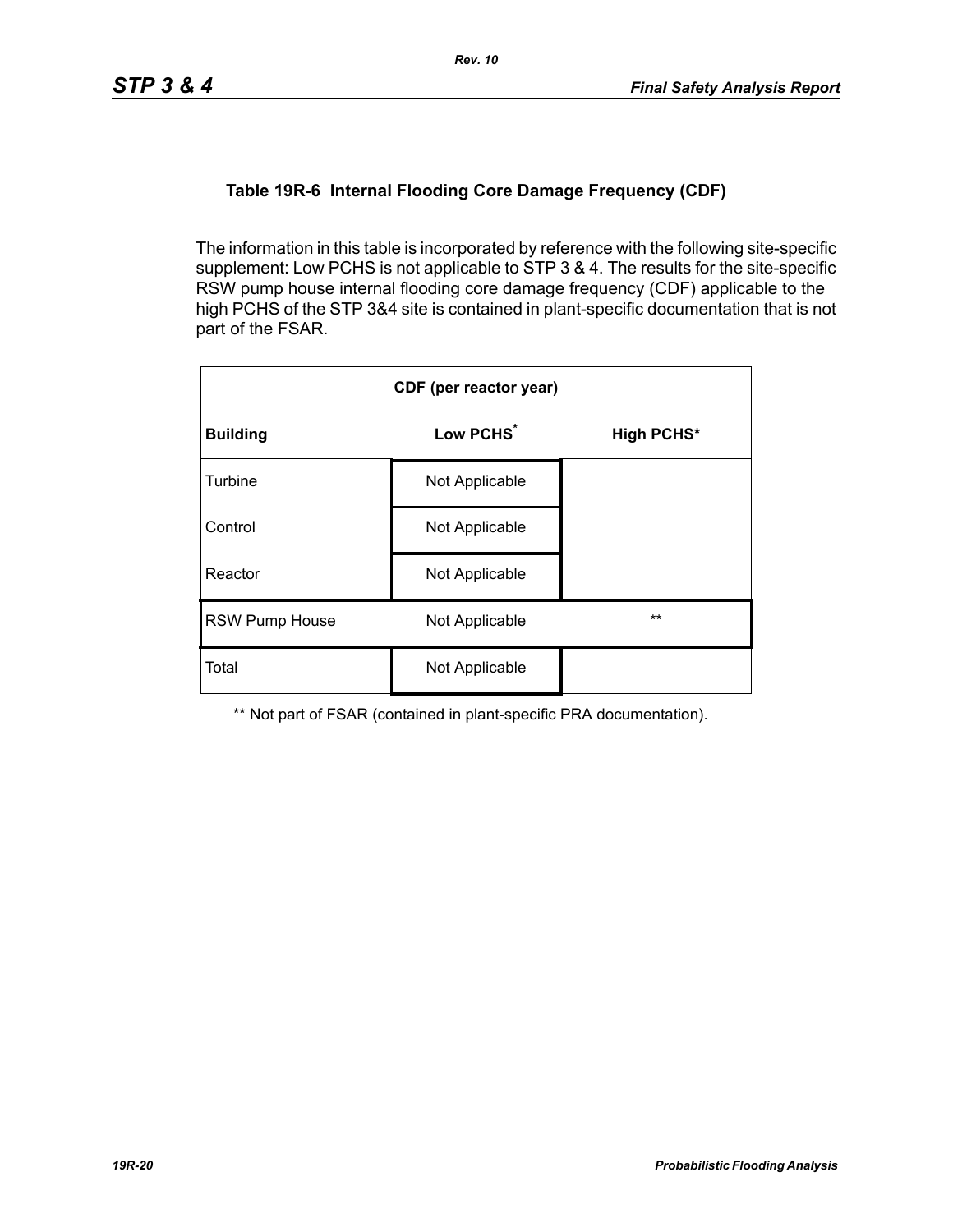| <b>Feature</b>                                                                                                                                                  | <b>Benefit</b>                                                                            |
|-----------------------------------------------------------------------------------------------------------------------------------------------------------------|-------------------------------------------------------------------------------------------|
| <b>RSW Pump House</b>                                                                                                                                           |                                                                                           |
| RSW pump rooms and electrical and HVAC<br>rooms have watertight doors.                                                                                          | Prevent flooding in one division from<br>affecting other divisions.                       |
| Watertight doors in the RSW pump house<br>are alarmed in the Control Room if not<br>dogged closed                                                               | Additional barrier to ensure watertight<br>integrity between pump rooms is<br>maintained. |
| Floor drains route water to first floor (RSW)<br>pump rooms).                                                                                                   | Protects equipment in rooms from water<br>damage and directs water to sump pumps.         |
| RSW pump rooms have sump pumps.                                                                                                                                 | Remove flood water from room to prevent<br>damage to equipment.                           |
| RSW pump room floor water level sensors<br>alarm at 0.4 meter and trip RSW pumps and<br>close redundant isolation valves at 1.5<br>meters in affected division. | Alert operator to RSW leak and shutoff RSW<br>supply if flooding were to continue.        |
| RCW/RSW room floor water level sensors alarm at<br>0.4 meter and trip RSW pumps and close redundant<br>isolation valves at 1.5 meters in affected division.     | Alert operator to RCW leak and shutoff RSW<br>supply if flooding were to continue.        |

|  | Table 19R-7 ABWR Features to Prevent/Mitigate Flooding (Continued) |  |  |  |
|--|--------------------------------------------------------------------|--|--|--|
|--|--------------------------------------------------------------------|--|--|--|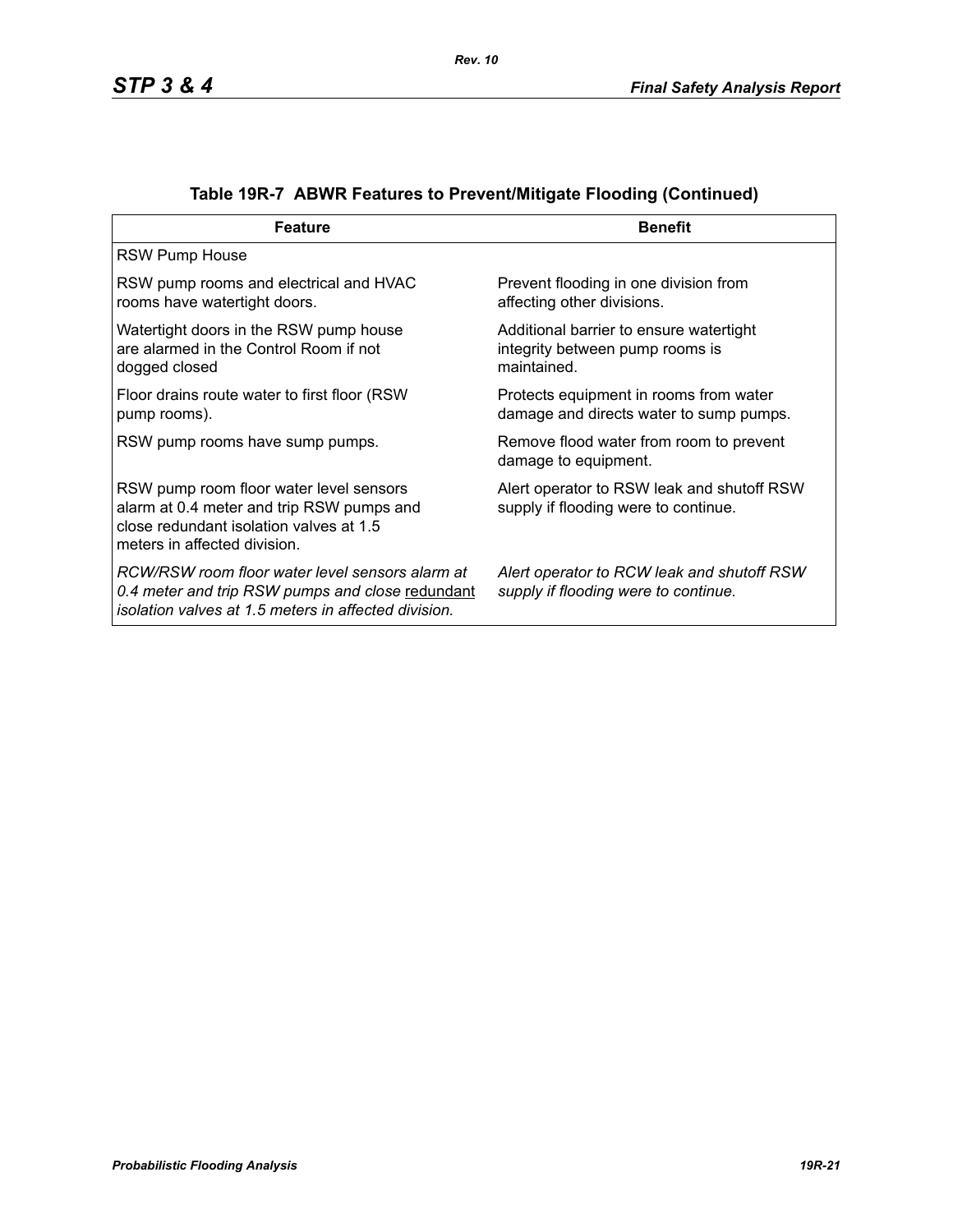# **Figure 19R-6 Reactor Building Arrangement - Elevation 12300 mm (1F)**

Figure 19R-6 is replaced by Chapter 21, Figure 1.2-8.